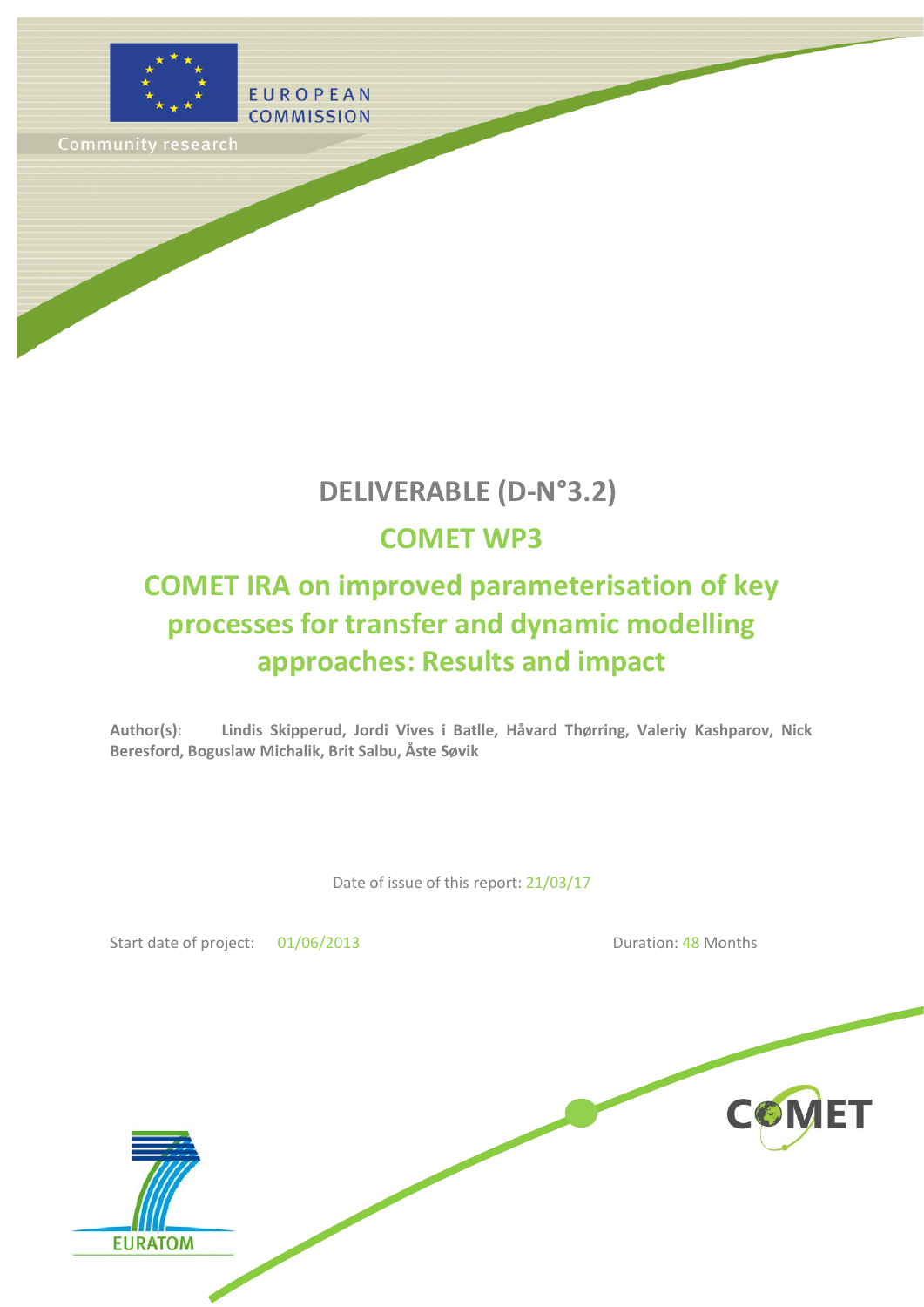### **DISTRIBUTION LIST**

| <b>Name</b>                                                                                                                                                                                                                                                                                                                                                                                                                                                                                                                                                                                          | <b>Number of</b><br>copies | <b>Comments</b>           |
|------------------------------------------------------------------------------------------------------------------------------------------------------------------------------------------------------------------------------------------------------------------------------------------------------------------------------------------------------------------------------------------------------------------------------------------------------------------------------------------------------------------------------------------------------------------------------------------------------|----------------------------|---------------------------|
| André Jouve, COMET, EC Project Officer                                                                                                                                                                                                                                                                                                                                                                                                                                                                                                                                                               | 1                          | Electronically            |
| Hildegarde Vandenhove, COMET Co-ordinator<br>(WP-1), SCK.CEN                                                                                                                                                                                                                                                                                                                                                                                                                                                                                                                                         | 1                          | Electronically (pdf file) |
| Contributors:<br>Lindis Skipperud, Jordi Vives i Batlle, Håvard<br>Thørring, Valeriy Kashparov, Nick Beresford,<br>Michalik Boguslaw, Brit Salbu, Åste Søvik                                                                                                                                                                                                                                                                                                                                                                                                                                         | 1 per<br>contributor       | Electronically (pdf file) |
| <b>COMET Executive Committee members:</b><br>WP-1: H. Vandenhove, SCK.CEN<br>WP-2: M. Muikku, STUK<br>WP-3: Å. Søvik, NRPA<br>WP-4: C. Adam-Guillermin, IRSN<br>WP-5: B. Howard, NERC                                                                                                                                                                                                                                                                                                                                                                                                                | 1 per member               | Electronically (pdf file) |
| <b>COMET Management Committee:</b><br>H. Vandenhove, SCK.CEN; T. Ikäheimonen,<br>STUK; Å. Søvik, NRPA; J. Garnier-Laplace,<br>IRSN; B. Howard, NERC; A. Real, CIEMAT; M.<br>Steiner, BfS; C. Bradshaw, SU; B. Salbu, UMB;<br>B. Michalik, GIG; V. Kashparov, UIAR; S.<br>Gashack, Chernobyl Centre; K. Nanba,<br>Fukushima<br>University;<br>P.<br>Masqué,<br>Universitat Autònoma de Barcelona; K.O.<br>Buesseler, Woods Hole Oceanographic<br>Institute; J. Nishikawa, Tokai University; M.<br>Christl, ETH, Zurich; R. García-Tenorio,<br>University of Seville; P. Roos, DTU; D. Child,<br>ANSTO | 1 per member               | Electronically (pdf file) |
| <b>COMET Steering Committee</b>                                                                                                                                                                                                                                                                                                                                                                                                                                                                                                                                                                      | 1 per member               | Electronically (pdf file) |
| <b>COMET Wiki site</b>                                                                                                                                                                                                                                                                                                                                                                                                                                                                                                                                                                               | 1 per member               | Electronically (pdf file) |
| <b>ALLIANCE</b>                                                                                                                                                                                                                                                                                                                                                                                                                                                                                                                                                                                      | 1 per member               | Electronically (pdf file) |

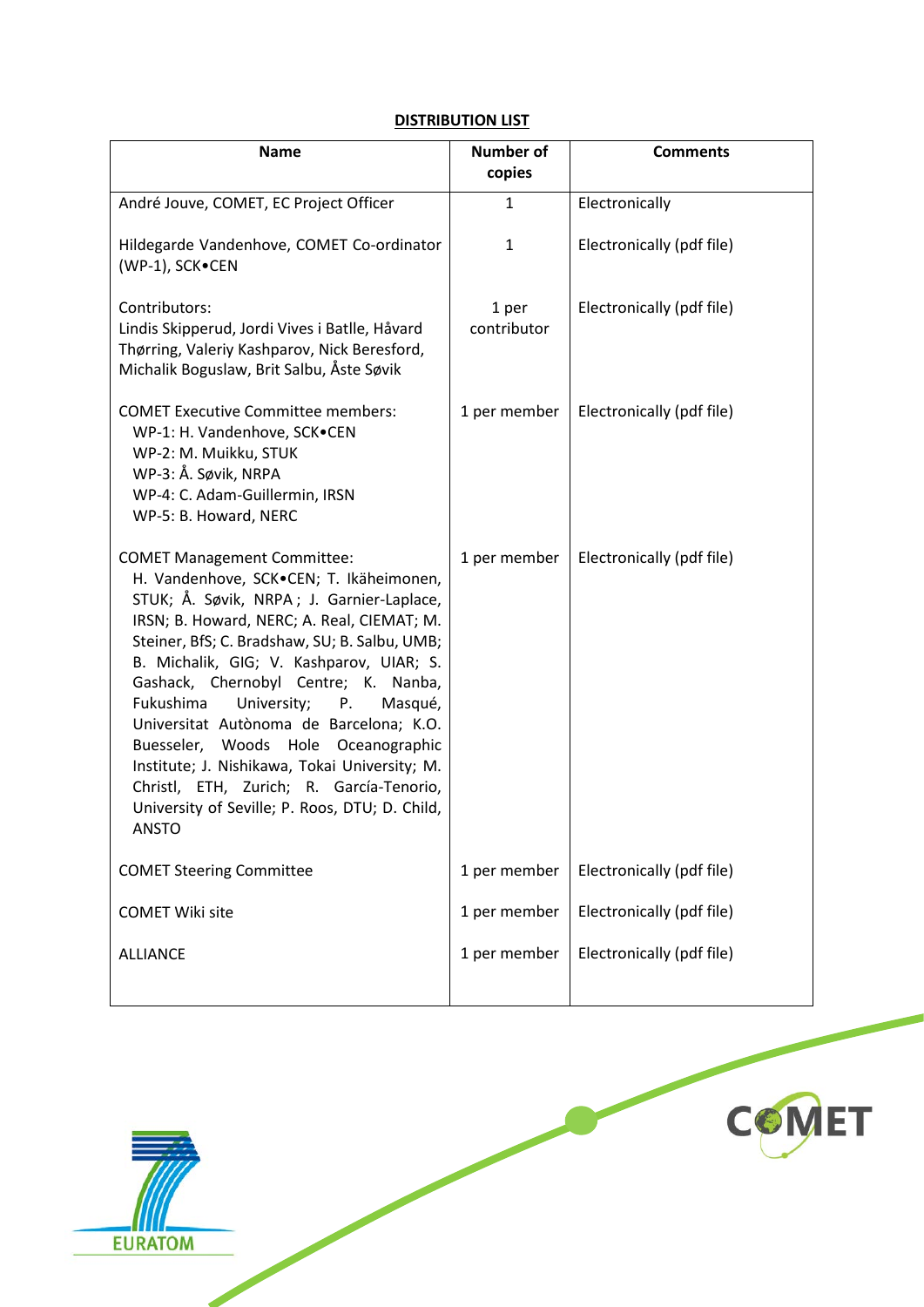| Project co-funded by the European Commission under the Seventh Euratom Framework Programme for Nuclear<br><b>Research &amp; Training Activities</b> |                                                                        |    |  |
|-----------------------------------------------------------------------------------------------------------------------------------------------------|------------------------------------------------------------------------|----|--|
| <b>Dissemination Level</b>                                                                                                                          |                                                                        |    |  |
| PU                                                                                                                                                  | Public                                                                 | PU |  |
| <b>RE</b>                                                                                                                                           | Restricted to a group specified by the partners of the [COMET] project |    |  |
| <b>CO</b>                                                                                                                                           | Confidential, only for partners of the [COMET] project                 |    |  |

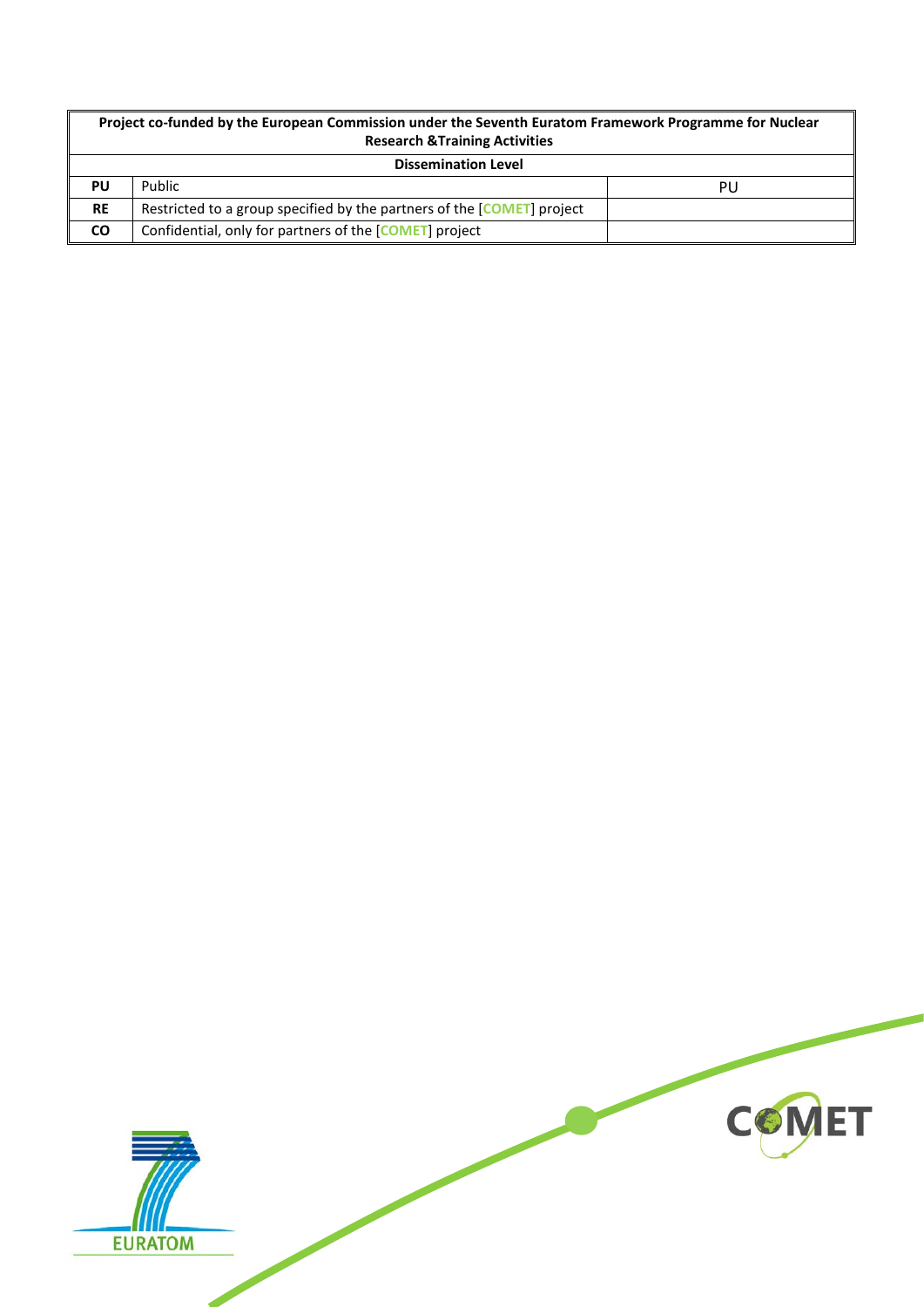### <span id="page-3-0"></span>**Executive Summary**

This deliverable report D-N°3.2 gives a short summary from each of the COMET initial research activities (IRA's) adopted during the COMET project period.

The different IRA topics presented are: 1. Marine modelling, 2. Forest modelling, 3. Human food chain modelling, 4. NORM modelling, 5. Particle behaviour and 6. ICRP reference sites.

Within each IRA, the focus has been on improving the parametrisation of key processes that control the transfer of radionuclides in the environment, as well as to include the dynamic aspect of radionuclide transfer in radioecological models.

Even though there is more research to be done, the COMET IRA's have brought the science forward and much has been done to meet the different objectives, both common and specific within each research area.

Each COMET IRA has identified future challenges and priorities of importance for future research within the field of radioecology/environmental radioactivity. These priorities constitute a valuable input to future project cooperation and/or project calls within Radioecology.

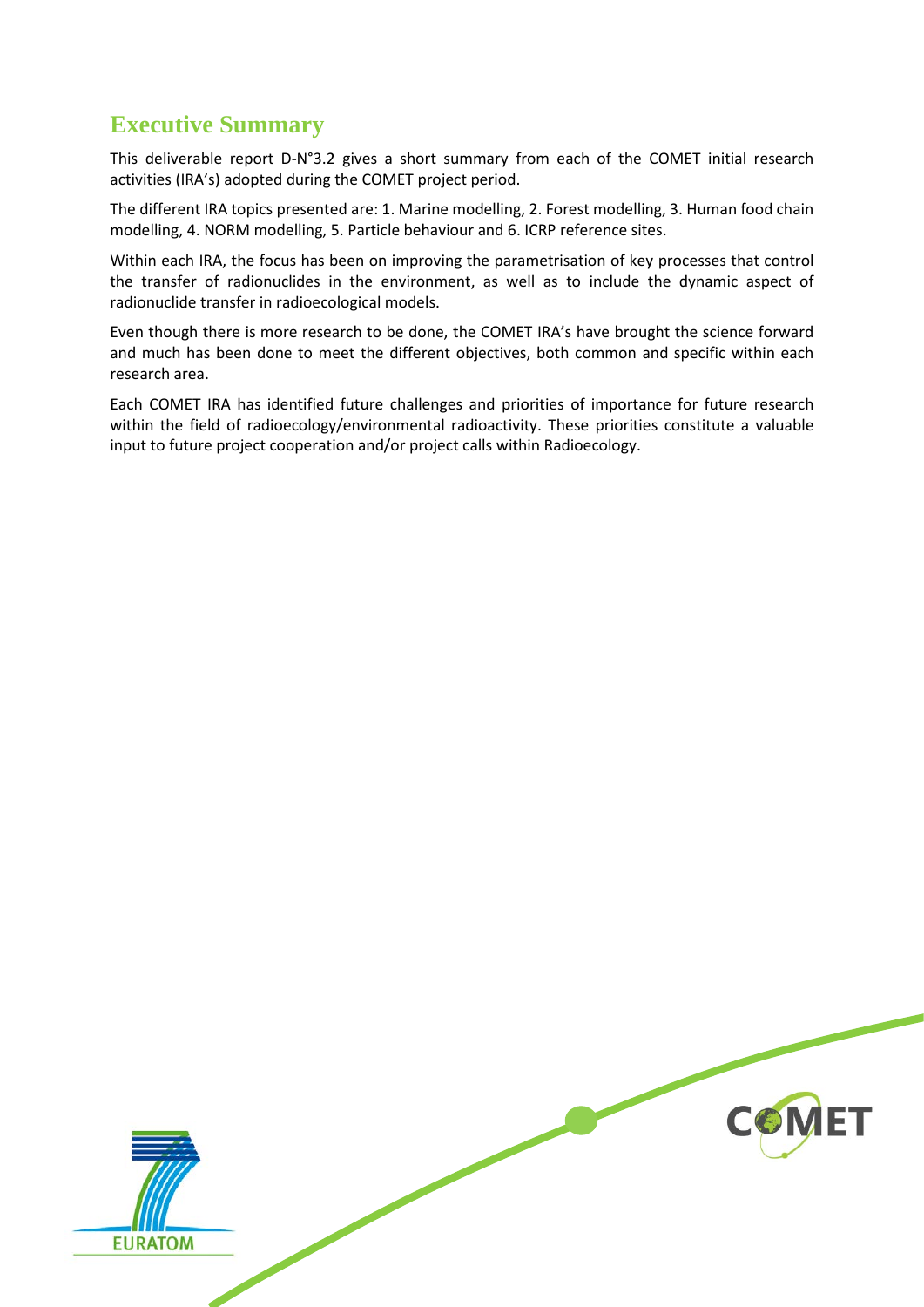## <span id="page-4-0"></span>**Table of Contents**

## Index

| 1. |     |  |              |  |  |
|----|-----|--|--------------|--|--|
| 2. |     |  |              |  |  |
| 3. |     |  |              |  |  |
|    | 3.1 |  |              |  |  |
|    | 3.2 |  |              |  |  |
|    | 3.3 |  |              |  |  |
|    | 3.4 |  |              |  |  |
|    |     |  |              |  |  |
|    | 3.5 |  |              |  |  |
|    | 3.6 |  |              |  |  |
|    | 3.7 |  |              |  |  |
|    | 3.8 |  |              |  |  |
| 4. |     |  |              |  |  |
|    | 4.1 |  |              |  |  |
|    | 4.2 |  |              |  |  |
|    | 4.3 |  |              |  |  |
|    | 4.4 |  |              |  |  |
|    | 4.5 |  |              |  |  |
|    | 4.6 |  |              |  |  |
|    | 4.7 |  |              |  |  |
|    | 4.8 |  |              |  |  |
| 5. |     |  |              |  |  |
|    | 5.1 |  |              |  |  |
|    | 5.2 |  |              |  |  |
|    | 5.3 |  |              |  |  |
|    | 5.4 |  |              |  |  |
|    | 5.5 |  |              |  |  |
|    | 5.6 |  |              |  |  |
|    |     |  | <b>COMET</b> |  |  |

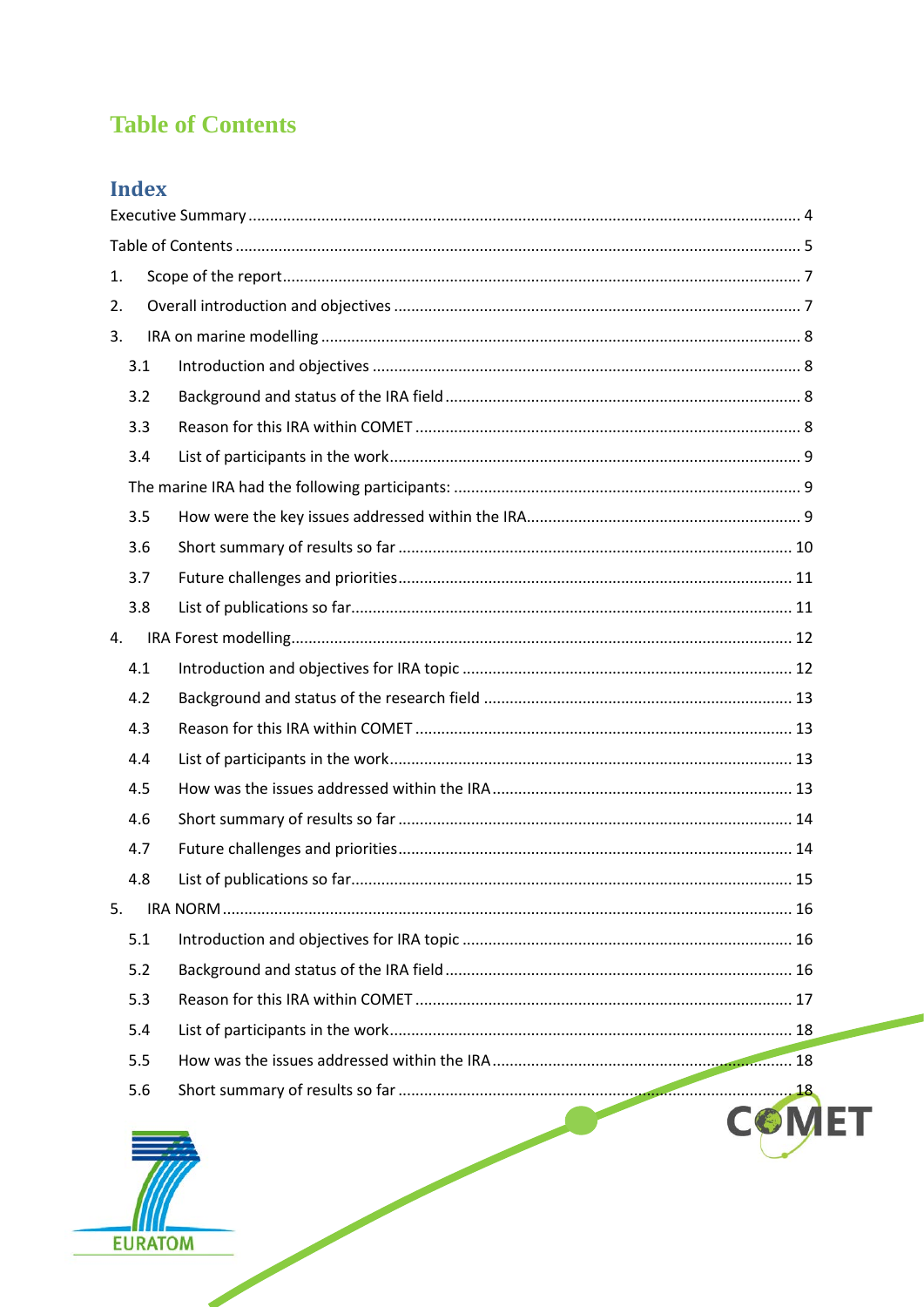|    | 5.7 |                                                                               |  |  |
|----|-----|-------------------------------------------------------------------------------|--|--|
|    | 5.8 |                                                                               |  |  |
| 6. |     |                                                                               |  |  |
|    | 6.1 |                                                                               |  |  |
|    | 6.2 |                                                                               |  |  |
|    | 6.3 |                                                                               |  |  |
|    | 6.4 |                                                                               |  |  |
|    | 6.5 |                                                                               |  |  |
|    | 6.6 |                                                                               |  |  |
|    | 6.7 |                                                                               |  |  |
| 7. |     |                                                                               |  |  |
|    | 7.1 |                                                                               |  |  |
|    | 7.2 |                                                                               |  |  |
|    | 7.3 |                                                                               |  |  |
|    | 7.4 |                                                                               |  |  |
|    | 7.5 |                                                                               |  |  |
|    | 7.6 |                                                                               |  |  |
|    | 7.7 |                                                                               |  |  |
|    | 7.8 |                                                                               |  |  |
| 8. |     | ICRP reference sites - developing alternative transfer models for wildlife 28 |  |  |
|    | 8.1 |                                                                               |  |  |
|    | 8.2 |                                                                               |  |  |
|    | 8.3 |                                                                               |  |  |
|    | 8.4 |                                                                               |  |  |
|    | 8.5 |                                                                               |  |  |
|    | 8.6 |                                                                               |  |  |
|    | 8.7 |                                                                               |  |  |
|    | 8.8 |                                                                               |  |  |
| 9. |     |                                                                               |  |  |
|    |     |                                                                               |  |  |



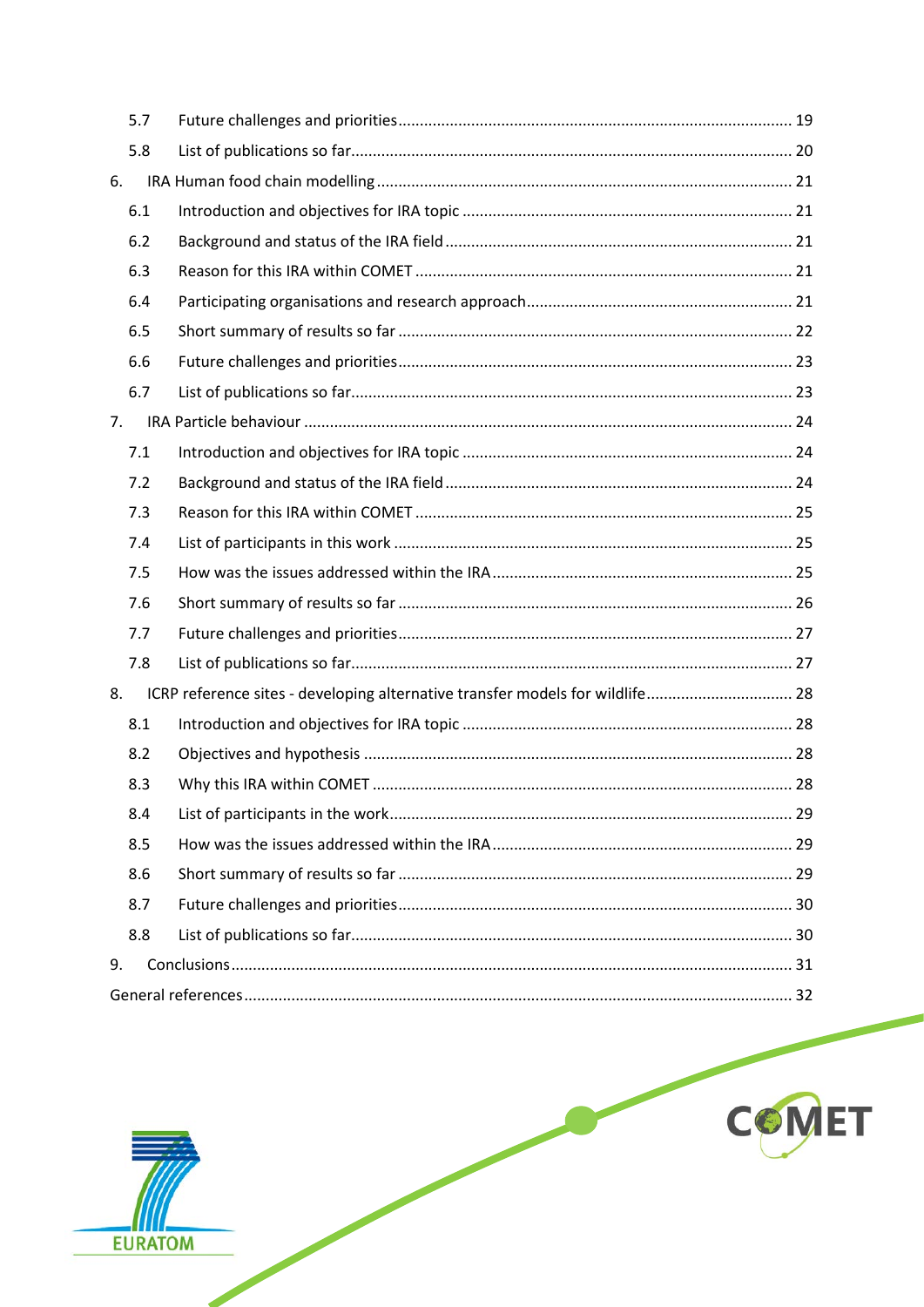### <span id="page-6-0"></span>**1. Scope of the report**

This report presents a high-level summary of the results from the COMET Initial Research Activity (IRA) on improved parametrisation of key processes for transfer and dynamic modelling approaches. A comprehensive report of all WP3 activities, including those of the IRAs, will be presented in D3.7 "Final report of WP3 activities". This approach was chosen, as several research activities within the COMET IRAs are still ongoing, particularly those relating to marine modelling and particle behaviour. These topics are integrated with the two research projects, FRAME and RATE, which were funded under the COMET Competitive Research and Technological Development Call. These two projects will continue until May 2017 and will be reported at this time. Hence, a detailed report of the COMET IRAs, including a description of the integration of the IRAs with the projects FRAME and RATE will be provided in D3.7.

### <span id="page-6-1"></span>**2. Overall introduction and objectives**

The scientific discipline of radioecology aims to provide a quantitative and integrative assessment of radionuclide impacts on humans and wildlife for a wide range of exposure scenarios. This is done through research and modelling to predict transfer of radionuclides in the environment, estimating exposures of and doses to man and wildlife, and by studying effects in wildlife. The radioecological focus central to the proposed Initial Research Activity (IRA) of WP3 is to improve the estimation of exposures and doses to humans and wildlife (whereas the WP4 IRA focuses on studying the actual effects on wildlife).

The first deliverable in COMET WP3, giving a detailed plan for the COMET WP3 Initial Research Activity in the form of a list of research projects and goals, participants and timing, states that the IRA's should focus on improved parameterisation of key processes controlling the transfer of radionuclides, with a specific emphasis on dynamic modelling approaches. It is also guided by Challenge one of the Strategic Research Agenda of radioecology: "To Predict Human and Wildlife Exposure in a Robust Way by Quantifying Key Processes that Influence Radionuclide Transfers and Exposure", with its four associated research lines.

The topics and their objectives, in short, are the following:

**1. Marine modelling** – improving predictions of concentrations in and radiological exposures to marine biota and humans through sophisticated modelling, e.g. trophic transfer modelling and by combining transfer modelling with sediment modelling.

**2. Forest modelling** - reducing the uncertainties in assessments of short- and long-term impacts of radioactive contamination in forested areas through model development and parameterisation of key processes controlling the transfer of radionuclides.

**3. Human food chain modelling** - improving human food chain modelling through regional customisation of parameter values, using Bayesian methods and studying the long-term dynamics of soil-to-plant transfers for specific soil types and for long-lived radionuclides.

**4. NORM modelling** - acquiring the data necessary for the parameterisation of key processes, and improving existing models or developing parametric models linking observed accumulation, mobility, and transfer with environmental parameters and processes.

**5. Particle behaviour** - improving our ability to describe the processes of hot particle transformation in the environment and radionuclide leaching in various media.

**COMET 6. ICRP reference sites** - providing the data to derive a taxonomically based model of radionuclide transfer for wildlife, independent of site-specific factors.

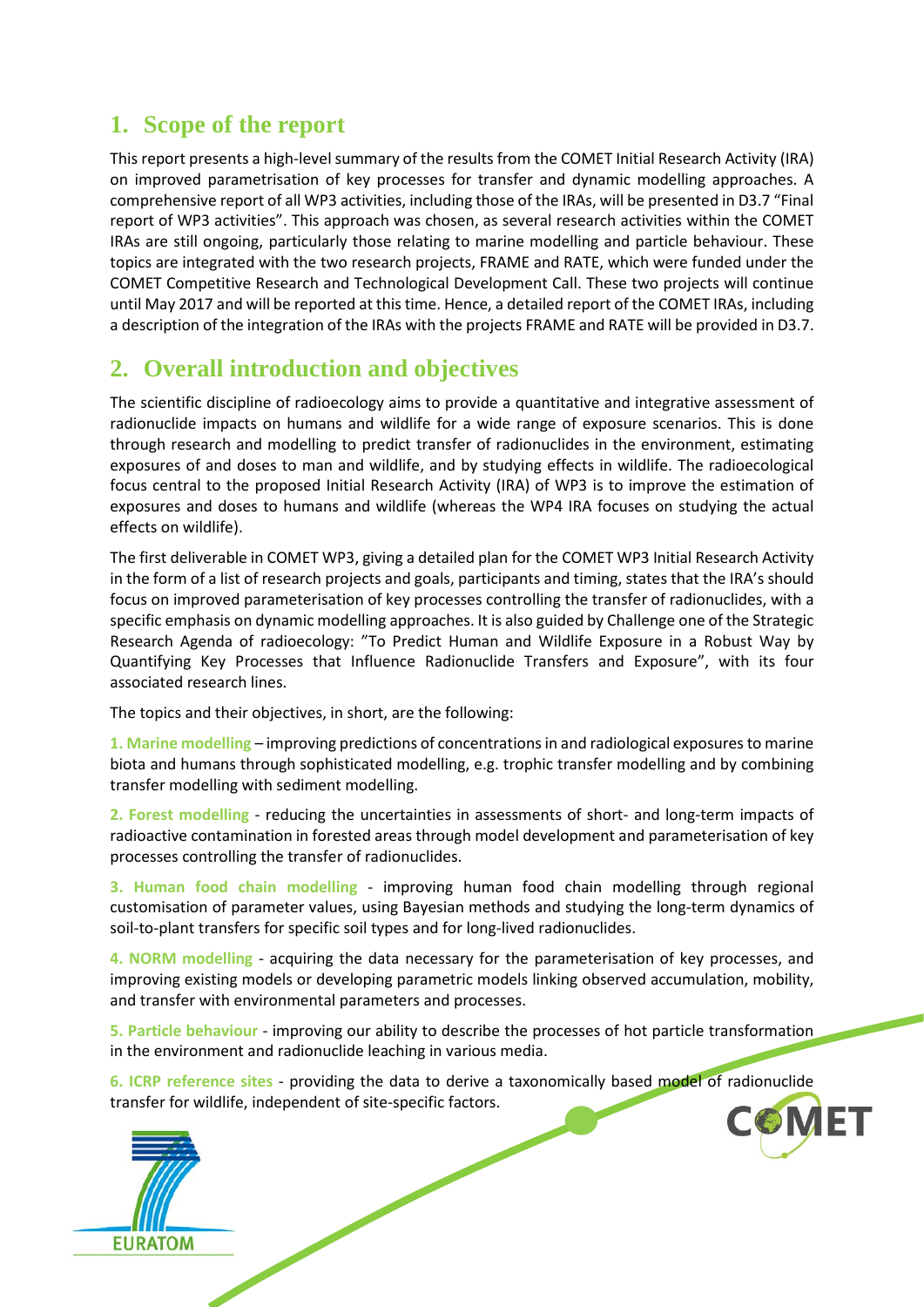## <span id="page-7-0"></span>**3. IRA on marine modelling**

### <span id="page-7-1"></span>*3.1 Introduction and objectives*

The Fukushima accident in 2011 has highlighted the importance of improving our knowledge of marine radioecology. This event constituted the most important accidental release of artificial radionuclides to the marine environment that has ever occurred. Many questions about the behaviour and the future of these released radionuclides in the concerned area appeared. Measurement results in the aftermath of the accident provided realistic data to assess and follow the radiological state of the marine environment, but this knowledge is partial. The purpose of models is to complete this knowledge and to give indications about the future trends of the contamination through the marine environment. The COMET marine group IRA focused on concepts and models that could be applied in an accidental situation such as Fukushima to assess transfers and distribution of radionuclides between the different marine compartments.

### <span id="page-7-2"></span>*3.2 Background and status of the IRA field*

An array of dispersion models has been used to determine the radionuclide dispersion over Fukushima coast, with expert teams of modellers dedicated to their improvement and inter-comparisons (IAEA-MODARIA, Science Council of Japan model comparison, UNSCEAR assessment projects). Therefore, the COMET Marine group proposed to focus on the less-explored area of radioecological transfer modelling (transfers to biota in the presence of other interactions, such as with sediments or seawater dispersion). The IRA planned to use existing models as a basis for the work, with a view to improving some of them to achieve more sophisticated models, e.g. trophic transfers modelling or combining transfer modelling with simple sediment transfer to improve not only estimates of concentration in biota, but dose (by considering not only internal dose but also all the pathways of external exposure). This can lead to better understanding of the doses to biota and also the dose to humans due to consumption of seafood. In the aftermath of an accidental situation where radionuclides in the different marine compartments have not equilibrated, time-dependent radioecological models of transfer are required. Whereas the basic concepts of such models were existing, there was no operational tool for this situation and the marine IRA was also posed to address this question.

In the aftermath of the Fukushima accident, contamination of every marine compartment (water, sediment and biota) was observed. Measurements carried out by and the Japanese operators and regulators gave the contamination evolution in these media for the past years, and then a realistic representation of the radiological state end evolution of the environment. These data were bound to be useful to validate and improve our radioecological models.

### <span id="page-7-3"></span>*3.3 Reason for this IRA within COMET*

**EURATOM** 

The Fukushima nuclear accident in 2011 constitutes the most important accidental release of artificial radionuclides to the marine environment. This is one of the main reasons why, within the COMET project, a marine group emerged. Furthermore, this situation has refocused marine radioecology research on post-accidental issues. Within the framework of COMET WP3 dedicated to the improvement and the validation of radioecological models, the marine IRA has focused on marine operational modelling tools designed for emergency or post-accidental issues.

**COMET**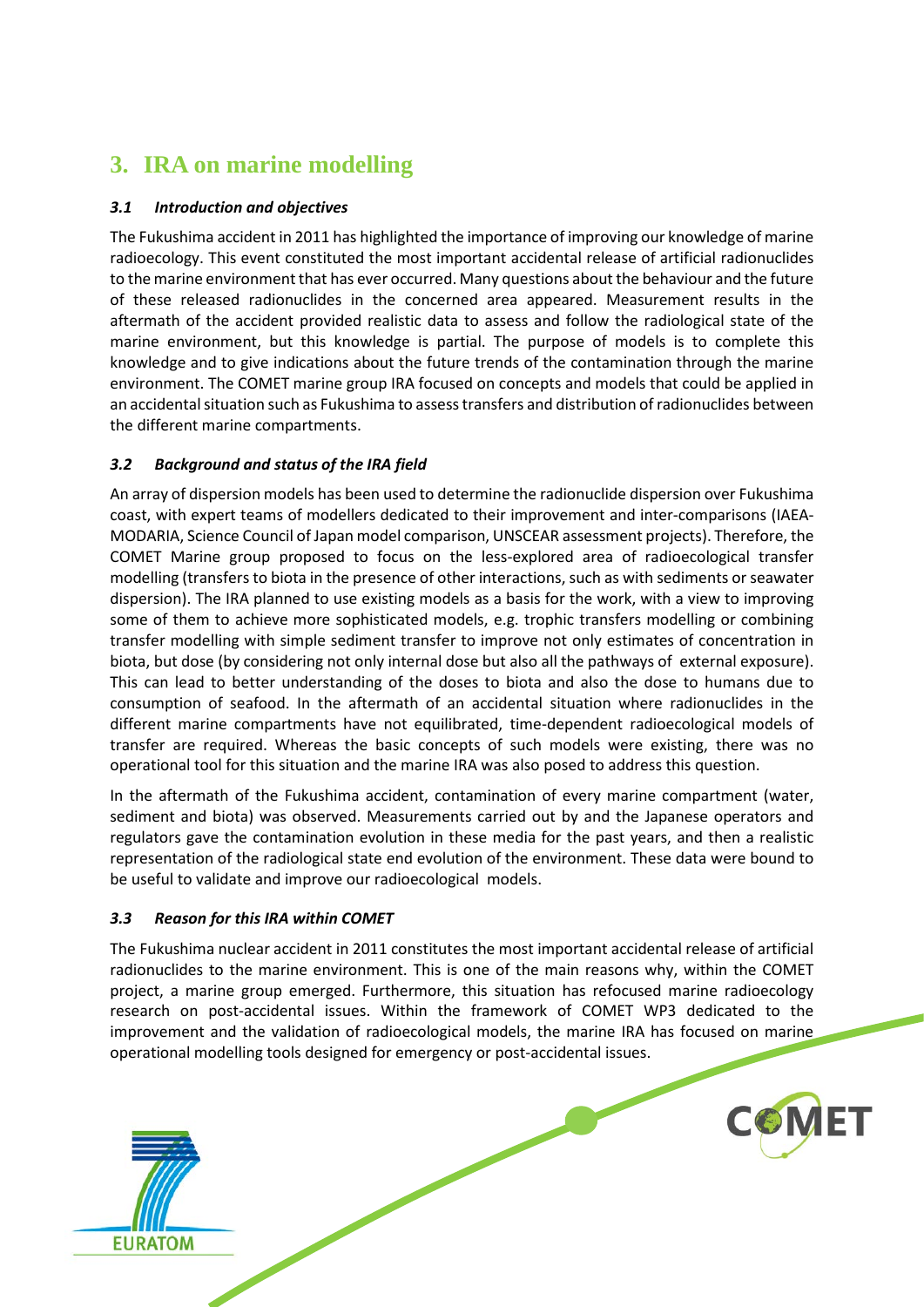#### <span id="page-8-0"></span>*3.4 List of participants in the work*

#### <span id="page-8-1"></span>**The marine IRA had the following participants:**

- Céline Duffa, Mokrane Belharet, IRSN France
- Jordi Vives i Batlle, SCK-CEN, Belgium
- Clare Bradshaw, SU, Sweden
- Mikhail Iosjpe, Justin Brown, NRPA, Norway

Other participants from FRAME project included:

- Pere Masqué, University of Barcelona, Spain
- Núria Casacuberta, Marcus Christl, ETH Zurich, Switzerland
- Michio Aoyama, IER-Fukushima University, Japan
- Jun Nishikawa, Tokai University, Japan
- Ken Buesseler, WHOI, USA

### <span id="page-8-2"></span>*3.5 How were the key issues addressed within the IRA*

The understanding of contamination levels and radionuclide distributions in the environment, along with prediction of their future evolution, requires the use of modelling tools and analyses of extensive monitoring data. Two main radioecological modelling topics were taken into account: Transfers and exchanges between water and sediments, and modelling of transfer to biota.

Some simple models should possibly be included in decision support systems for emergency situations. Others, more sophisticated, should be used in a second step to evaluate and predict more accurately the post accidental situation. The main focus of the marine IRA group centred on emergency and postaccidental issues, as well as on the modelling tools adapted to such situations. It was decided to use existing time-dependent models as a basis for the work with a view to improve some of them to achieve more sophisticated models. The IRA work was therefore divided into three tasks:

- Implementation and use of classical radioecological models based on dynamic transfer equations to evaluate concentrations in marine organisms (fishes, molluscs, crustaceans). This included improvement of radioecological parameters (concentration factors and single or multicomponent biological half-lives) for  $137Cs$ ,  $134Cs$  and  $90Sr$ . This task also included comparisons with observed data series from Fukushima.
- Inclusion of sediment processes in dynamic transfer modelling. This work followed ongoing studies adapting an existing dynamic model (the SCK•CEN dynamic transfer model for marine biota D-DAT). The tool was completed and tested with the available data to see if it was capable of reproducing activity of biota and in sediment in the Fukushima coastal area, and it was found to give a more realistic calculation of concentrations in biota and to improve significantly on equilibrium models based on concentration ratios and  $K_d$  values, such as the ERICA tool.
- Process oriented modelling for mid and long-term predictions: ecological and environmental processes. This involved modelling trophic transfer to pelagic fishes, including food-web transfers and establishing if there was real potential for biomagnification in the Fukushima food chain.



**COMET**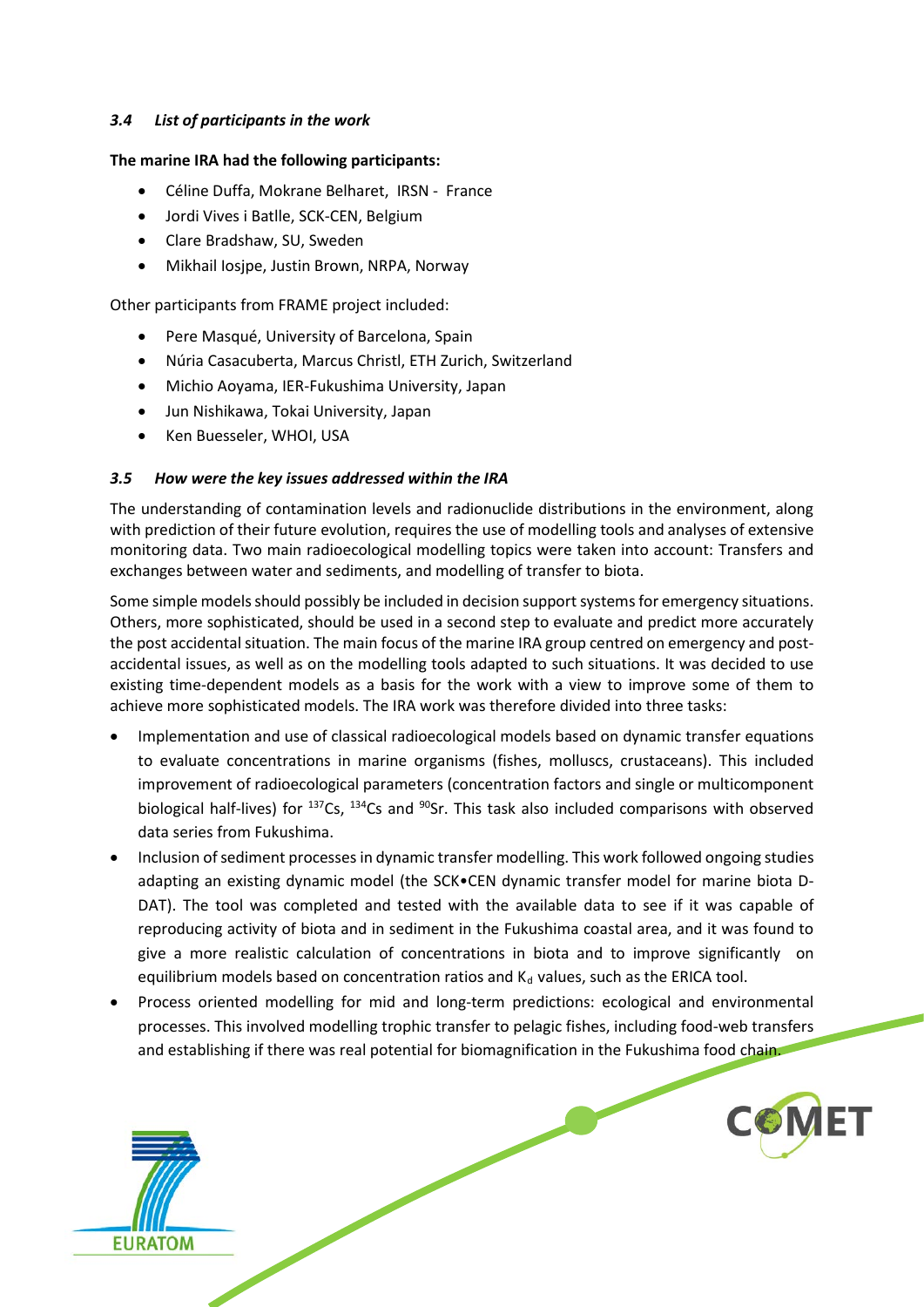During the IRA second year (2014), the FRAME project (The impact of recent releases from the Fukushima nucleaR Accident on the Marine Environment) supported by COMET after its first call, was integrated within the marine group activities, with complementary objectives (to understand the sources, fate, transport, bioaccumulation and associated impact of radionuclides from the FDNPS). This project included two cruises in the Fukushima coastal area in 2014 and 2015 to collect and analyse many water/sediment and biota samples to give information important for the understanding of the radioecological situation in the years after the accident, and to complete the existing dataset in order to improve the calibration of the D-DAT model.

#### <span id="page-9-0"></span>*3.6 Short summary of results so far*

Two main kinetic radioecological models were improved during the IRA:

- The IRSN model STERNE, designed to be operated for a first estimation in case of an emergency situation. STERNE calculates both radionuclides transport using advection and diffusion equations offline from hydrodynamic calculation, and radioecological transfers to biota with a simple model based on dynamic transfer equations. The required radioecological parameters (concentration factors and single or multicomponent biological half-lives) were compiled for some important radionuclides and for generic marine species (fish, molluscs, crustaceans). Dispersion and transfer calculations can be carried out simultaneously on a 3D grid (Duffa et al., 2015).
- The aforementioned SCK•CEN D-DAT model, which now includes the dynamics of radionuclide uptake and turnover in biota and sediments, as determined by a balance between the residence time of radionuclides in seawater/sediments and the biological half-life of elimination in the biota. The model calculates activity concentration of  $^{131}$ I,  $^{134}$ Cs,  $^{137}$ Cs and  $^{90}$ Sr in seabed sediment, fish, crustaceans, molluscs and macroalgae from the surrounding activity concentrations in seawater, from which internal and external dose rates are derived (Vives i Batlle et al., 2014). The model was improved by the inclusion of sediment processes in dynamic transfer modelling. As a result of this work, D-DAT is now adapted to include depletion of radionuclides adsorbed onto suspended particulates (particle scavenging), molecular diffusion, pore water mixing and bioturbation (modelled effectively as a diffusive process) represented by a simple set of differential equations that is coupled with the biological uptake/turnover processes (Vives i Batlle et al., 2015). This has had an impact on uncertainty reduction in model predictions compared with equilibrium models. Also, it has impacted the estimation of external dose rate to biota, which now includes the important pathway of external exposure of benthic organisms from radioactivity in sediments (now dynamically calculated), instead of external exposure only from radioactivity in water. With this improvement, the systematic uncertainty margin of the predictions is now reduced by about two orders of magnitude.

More sophisticated modelling tools for simulating transfer to biota were improved (NRPA model) or developed (IRSN trophic transfer model) during this IRA period.

The NRPA model uses time-dependent transfer of radionuclides within the food chain that can be described by first-order differential equations. It assumes that excretion/elimination rates are independent of the uptake route, assimilation efficiency is independent of food type, predators do not to assimilate the activity concentration in gut content of their prey, and zooplankton are a homogeneous group.



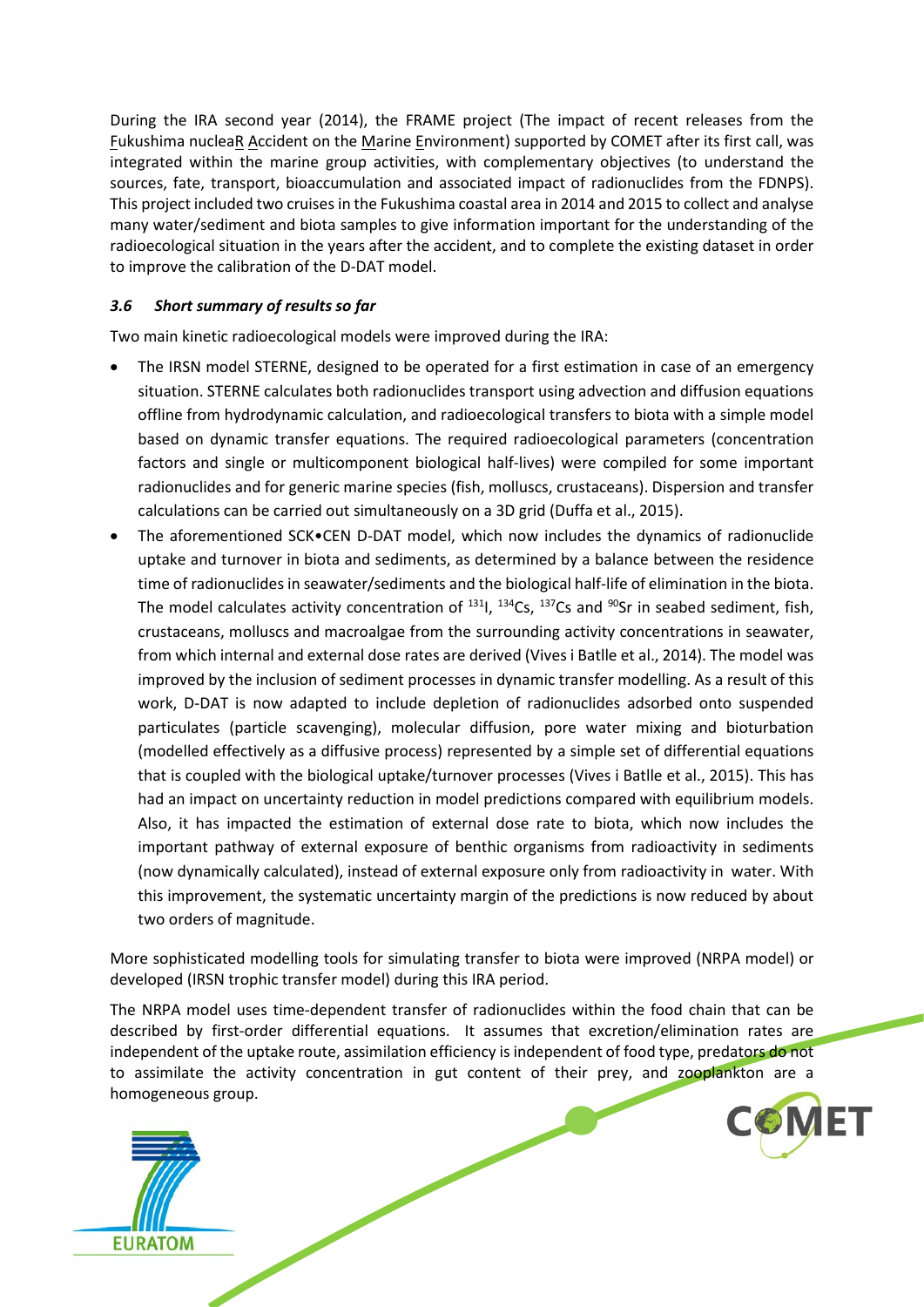IRSN developed, with the University of Toulouse (France), a model of radiocaesium transfer to marine biota taking into account large scale organism displacements in the Fukushima area. A trophic level ecosystem model was coupled with an ocean circulation model to take into account the site-specific environmental conditions in the area. The different radioecological parameters of the model were estimated by calibration using published data, and a sensitivity analysis of the parameter uncertainties was carried out, showing a high sensitivity of the model results, especially to the <sup>137</sup>Cs concentration in seawater, the rates of accumulation from water and the radionuclide assimilation efficiency.

### <span id="page-10-0"></span>*3.7 Future challenges and priorities*

European activities and research on the marine environment are an important challenge for radioecology and radiological protection. Possible accidental inputs in the marine environment and radiological consequences appear now as a real topic to deal with. Modelling tools and monitoring strategies in the emergency phase and in the post-accidental phase need to be improved. Many dynamic processes still need to be studied and understood to be represented. Radionuclide behaviour in the marine environment in non-equilibrium situations is still insufficiently documented, such as radionuclide reactivity and partition between particulate and dissolved phase and transfers through the different trophic chains. Research on these items includes field and experimental measurement data. Investigation of the inputs from contaminated river water and specific processes in estuaries is also an important item.

Moreover, validated dispersion models relevant for normal or accidental discharges from nuclear plants or ship wrecks, usable in a decision support system, are needed, especially for coastal areas.

### <span id="page-10-1"></span>*3.8 List of publications so far*

Vives i Batlle, J. (2014). Dynamic modelling of radionuclide uptake by marine biota: application to Fukushima assessment, Oral presentation, ICRER 2014 - 3rd International Conference on Radioecology & Environmental Radioactivity, 7-12 September 2014, Barcelona, Spain. Electronic proceedings 10.1. Lessons learned from the Fukushima accident.

Duffa C. et al. (2015) Development of emergency response tools for accidental radiological contamination of French coastal areas, Journal of Environmental Radioactivity, DOI: 10.1016/j.jenvrad.2015.04.019.

Vives i Batlle, J. (2016). Dynamic modelling of radionuclide uptake by marine biota: application to the Fukushima nuclear power plant accident. Journal of Environmental Radioactivity 151, 502-11.

Vives Batlle, J. (2016). Impact of the Fukushima Accident on Marine Biota, Five Years Later. Integrated Environment Assessment and Management 12, 654-8.

DuffaC., Vives i Batlle. J., Belharet M., Bradshaw C., Brown J., Iosjpe (2015) , Modelling radionuclide transfers in Fukushima marine ecosystems - COMET Marine Group (Initial Research Activity), Oral presentation, ICOBTE congress, 12-16 July 2015, Fukuoka-Japan.

Belharet M., Estournel C. and Charmasson S. (2016) Ecosystem model based-approach for the modelling of 137Cs transfer to marine plankton populations: Application to the Western North Pacific populations after the Fukushima nuclear power plant accident, Biogeosciences, 13, 499– 516.

 $\overline{\phantom{a}}$ Iosjpe M., Isaksson M., Thomas R., Halldórsson Ó, Roos P., Logemann K., Jonsson G., Joensen H.P., Suolanen V., 2016. Implementation of a food chain sub-module into a model for radioecological assessments in the coastal waters around Iceland: effects of kinetic modelling of bioaccumulation

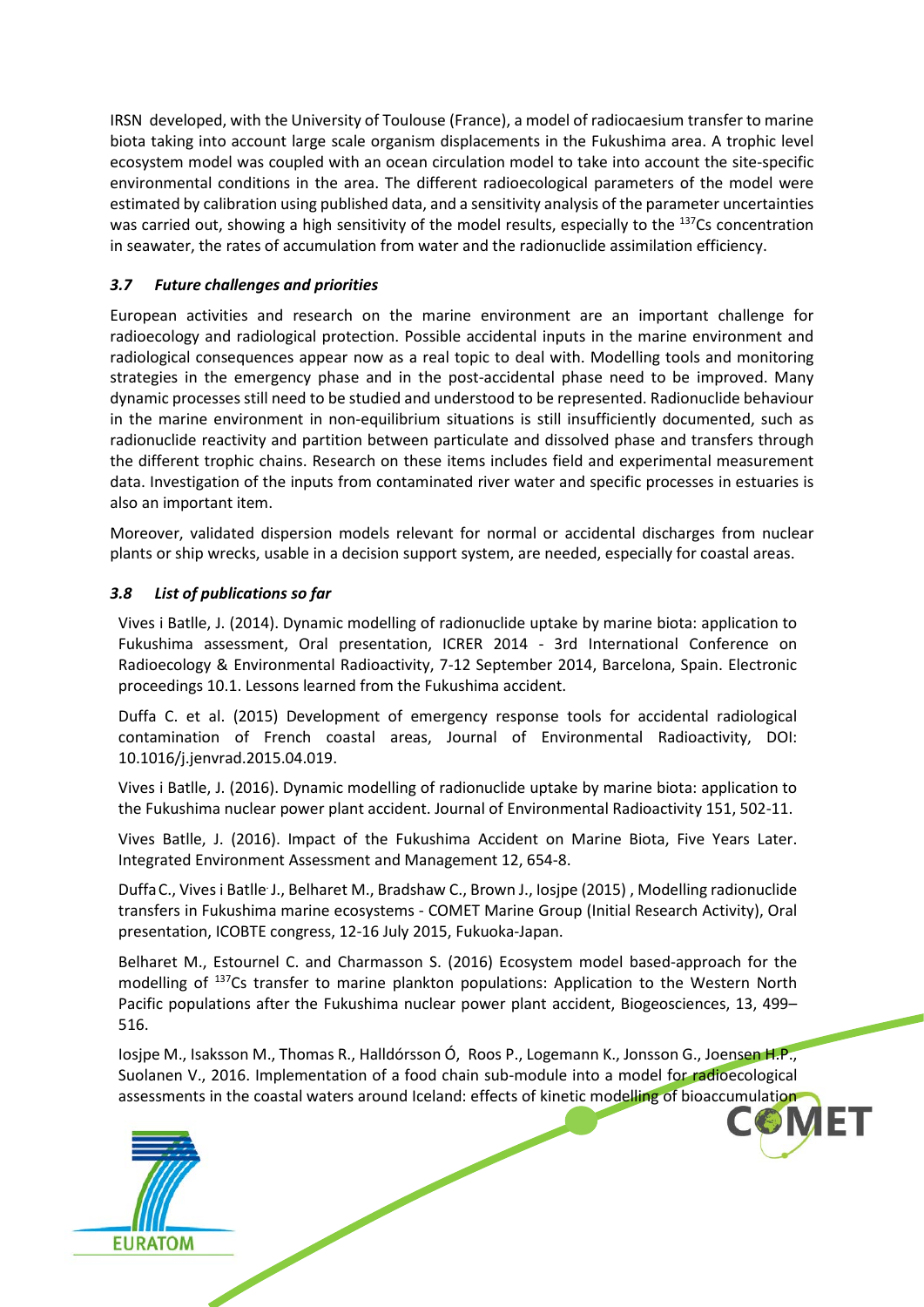processess. Book of abstracts and program, the Second Conference on Radioecological Concentration Processes, November 6-9, 2016, p. 161.

Iosjpe M., Isaksson M., Joensen H.P., Jonsson G., Logemann K., Roos P., Suolanen V., Thomas R. Effects of dynamic behaviour of Nordic marine environment to radioecological assessments, 2016, ISBN: 978-87-7893-442-0,

[http://www.nks.org/en/nks\\_reports/view\\_document.htm?id=111010213400466](http://www.nks.org/en/nks_reports/view_document.htm?id=111010213400466)

### <span id="page-11-0"></span>**4. IRA Forest modelling**

#### <span id="page-11-1"></span>*4.1 Introduction and objectives for IRA topic*

In forest radioecology, the impact of the recent nuclear accidents (Chernobyl and Fukushima) gave evidence of the ability of forests to be at the origin of both significant external and internal exposure by ingestion of forest products (mushrooms, berries and game animals). The Fukushima region is highly forested, with a large proportion of evergreen coniferous trees that are particularly efficient in intercepting radioactivity due to their large leaf area indexes, especially in comparison to agricultural lands.

In such ecosystems, the contamination patterns show a high horizontal variability. In addition, migration of radionuclides in the soil is very low and the existence of a real nutrient cycle that makes available radionuclides leads to a persistence of the radioactive pollution. Whilst modelling work to understand this has been and is being carried out, much effort has to be done to improve the knowledge on these ecosystems and to better predict the behaviour of the radionuclides in such an environment. Moreover, there is a need for validation of models through a variety of scenarios to assess the models' transferability.

In the COMET WP3, IRA on forest modelling, the main objective was to generate guidance on how to reduce the uncertainties in the assessments of short- and long-term impacts of radioactive contamination in forested areas through the production of a guidebook for modellers. The guidebook would include topics such as model sensitivity analysis and parameterisation of key processes controlling the transfer of radionuclides, as well as documentation on model parameter requirements to facilitate the interaction between modellers and experimentalists, as well as examples from ongoing development of current forest transfer models.

The focus was on producing guidance documentation and work on model development dealing with key processes and variables/factors contributing most to the overall uncertainties in forest modelling. Due to the dynamic nature of these processes, most emphasis was placed on time-dependent soilwater-atmosphere interactions (as expressed, for example, in parametric  $K_d$  approaches, the evapotranspiration as an engine for water fluxes in trees, etc.) and soil - plant transfers (TF, TC, CR), with forest vegetation selected according to its importance for wildlife intakes and for human dietary intakes.

 $\overline{a}$ Starting from existing models as a basis for the guidance, the forest IRA explored the need for innovative modelling approaches. The aim was to discuss process identification and mathematical representation, as well as a parameterisation of key processes controlling the transfer of radionuclides so as to better improve estimated external and internal radiological exposures of biota.

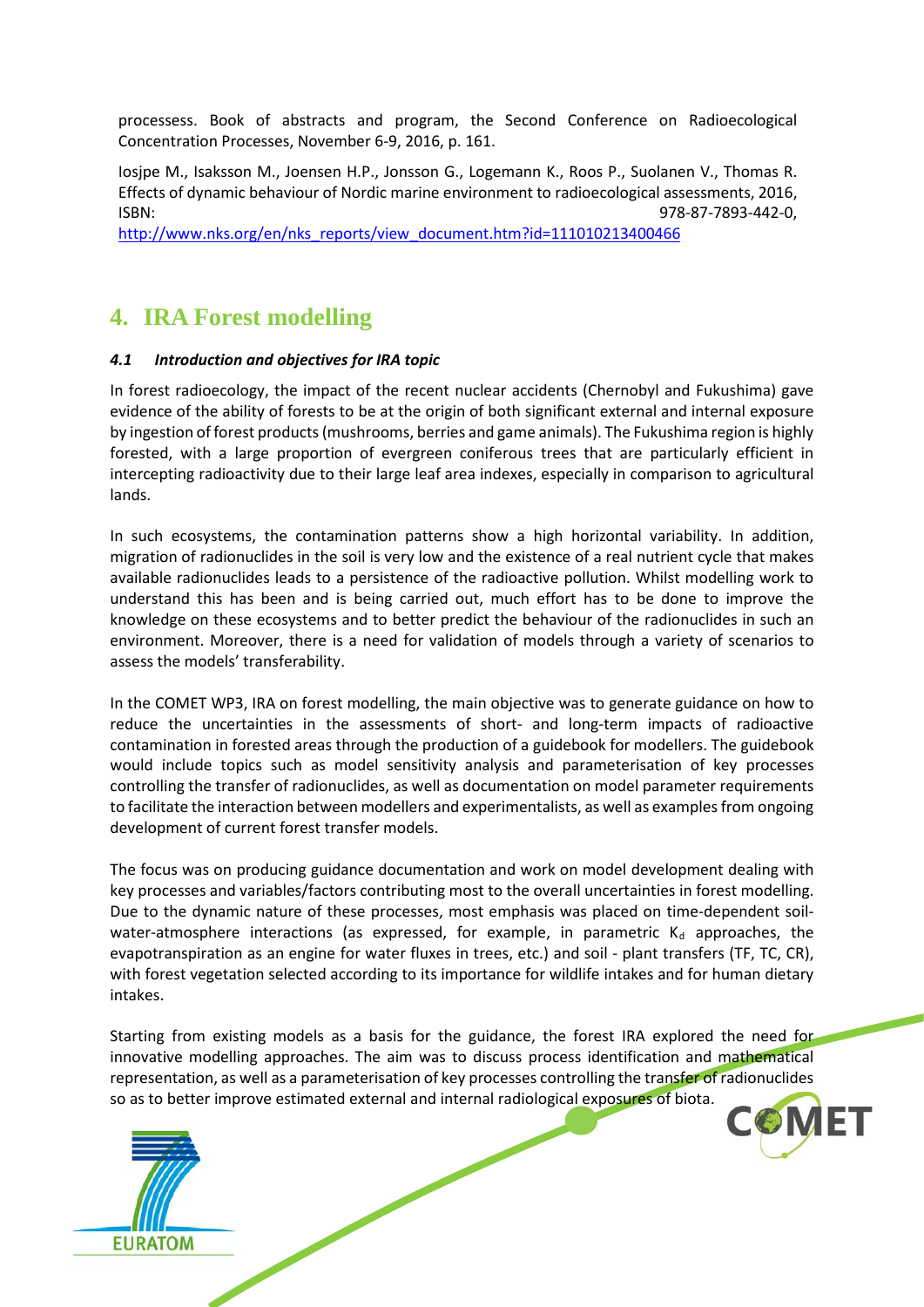### <span id="page-12-0"></span>*4.2 Background and status of the research field*

In forest radioecology, just as in marine, the impact of the recent nuclear accidents (Chernobyl and Fukushima) looms large. The Red (dead) forest in Chernobyl still represents a challenge. Furthermore, the Fukushima accident brought to the forefront several classical problems of forest ecosystems, because the Fukushima region is highly forested and forest trees can trap significant amounts of radioactivity (due to a high interception capacity because of the large leaf area indexes).

### <span id="page-12-1"></span>*4.3 Reason for this IRA within COMET*

The activities of the forest modelling WG aimed to:

- Improve knowledge on how to predict radionuclide concentrations in trees and forest products after an accident, on timescales of months to a few years – realisable within the next decade.
- Improve knowledge on how to predict radionuclide concentrations in forest on longer timescales (e.g. for waste disposal) based on future climate projections, inevitably involving larger uncertainties.
- Present this knowledge in the form of guidance documentation, based on modellers' expertise gained in the ongoing development of forest models.

The work was in accordance with Research Lines 1 and 3 of the SRA for Radioecology, namely, (a) to identify and mathematically represent key processes that make significant contributions to the environmental transfers of radionuclides and resultant exposures of humans and wildlife and (b) to develop transfer and exposure models that incorporate physical, chemical and biological interactions, and enable predictions to be made spatially and temporally.

### <span id="page-12-2"></span>*4.4 List of participants in the work*

The organisations initially interested in this IRA were: CEH, GIG, IRSN, SCK, UIAR, NRPA, NMBU and STUK.

### <span id="page-12-3"></span>*4.5 How was the issues addressed within the IRA*

There is limited research and forest modelling ongoing within radioecology, so brainstorming to share best practices and to publish a common strategy to tackle this topic included the following:

- Necessity to improve our understanding of how forests receive radionuclides from the atmosphere and how realistically this process can be modelled.
- Necessity to understand how forest trees function in an integrated way with soil and atmosphere to bring contaminants from the sub-surface soil to the biosphere.
- Need to strike a balance between the simplest empirical compartment models and the more advanced process-based models.
- Clearly, there is a lot of work on caesium, but rather limited on other radionuclides.

production of guidance for forest modellers and experimentalists. Based on this, we redefined the IRA The initial scope and preliminary plans of the forest IRA, which included a significant amount of model development, were considered too ambitious, given the number of model developers (just 2) that had volunteered for this activity. The decision was made to reconsider what is the problem that the IRA intended to study, what forest models the team had, and what can they do in terms of informing the

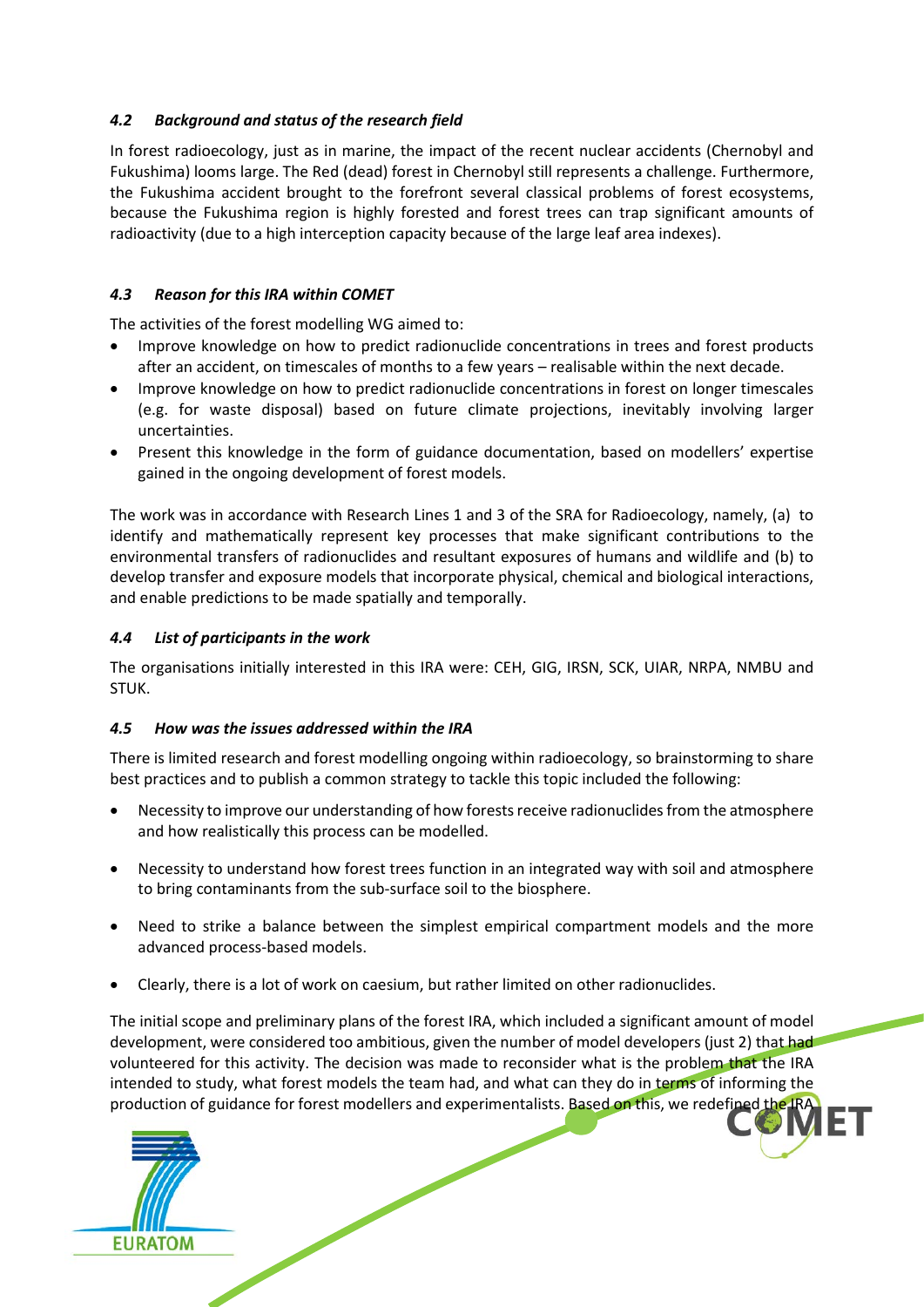deliverable as an expert report giving realistic and practical advice for the modelling of radionuclide cycling in forests. As part of this report, we indicated how our own models can illustrate the importance of several processes/parameters, making the best of what is available. Additionally, we decided on a forest workshop: discussion between modellers and experimentalists of what parameters are needed for models and what data are available to parameterise models, which was integrated with the Workshop 3 of COMET and had as an outcome a report on parameter requirements for forest modelling including a "measurement wish list" for experimentalists.

### <span id="page-13-0"></span>*4.6 Short summary of results so far*

This IRA had a successful workshop including both experimentalists and modellers as part of the COMET workshop "Models fit for purpose" in Seville 2016. The results of this workshop are presented as part of the COMET Deliverable 5.5. The IRA also provided the "wish list" of modelling parameters needed for modelling in the forest environment (IRA Forest MS 1 report).

As part of this IRA, SCK•CEN continued the development of a SVAT prototype model (ECOFOR) which had its origins in the Belgian Research Policy Office project ECORISK but continued to be developed as part of the activities of this IRA. This model is currently applied to a Scots pine forest in Mol and is orientated to uptake of radionuclides from soil in chronic situations (such as remobilisation of radionuclides from ground disposal). The ECOFOR model was presented in the Barcelona ICRER conference in 2014. It is currently in advanced prototype stage, meaning that it is fully functional but still needs to be calibrated and validated as new data become available. In the meantime, the model is used in process sensitivity analysis studies, and for determining data requirements for models of this type, as explained in the "wish list" document. The model equations and parameter description were handed over to the German colleagues working on the modelling guide (currently being drafted by BfS) in order to link up with the activity of this guide to review existing forest models and to illustrate the process of selecting processes and associated parameter requirements.

IRSN also developed an approach to help decision-making by rapidly estimating the consequences of an accidental atmospheric fallout, with a special emphasis on the short-term phase (i.e., first few months) and hence focusing on modelling the deposition and plant interception processes.

Presentations and articles from the above work can be found in Section 3.8.

### <span id="page-13-1"></span>*4.7 Future challenges and priorities*

The most important future challenge is to secure scientific output within forest ecosystem modelling that can serve as a nexus for the maintenance of expertise and modelling capacity in future projects (e.g. CONCERT).

Potential future activities in forest radioecology could include the following:

- Using conceptual models to help design (a) well targeted field experiments, and (b) better models. Some relatively simple models have been developed in the past, which are fit-for-purpose for regulatory assessments. These can be further compared with measurements and progressively improved to make them more robust by adding or removing processes, though the method of process and parameter sensitivity analysis. This should lead to a robust model, i.e. one that can describe different scenarios with the same basic set of equations, needing only to be reparameterised according to the scenario to which it is applied.
- ily Establish a series of tracer experiments with trees in as close to field conditions as possible, exposed to various radionuclides to find out how they process them. Even if not as

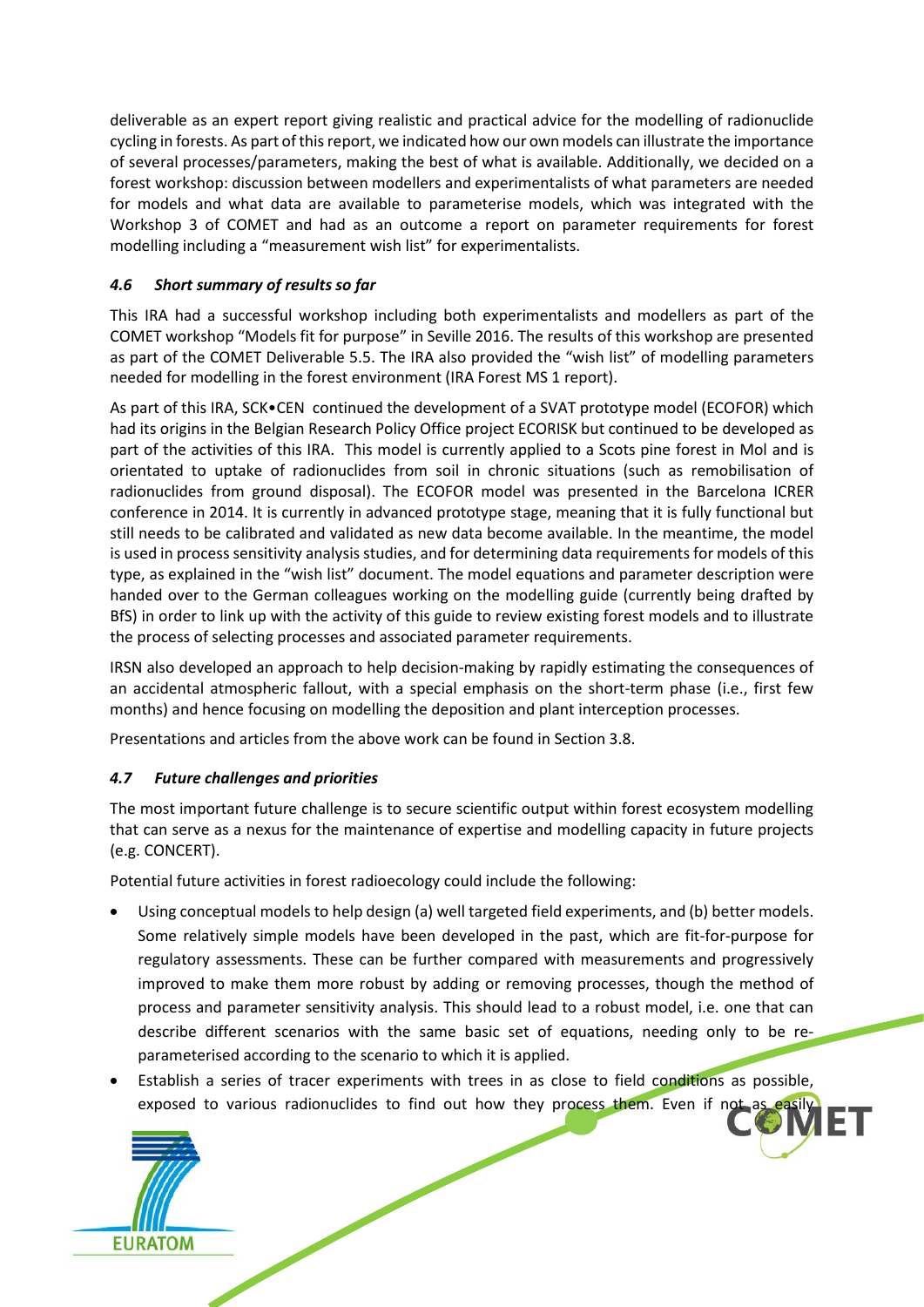achievable as direct field measurements, the use of experimental enclosures (e.g. mesocosms) should be investigated.

- Apart from radiocaesium, other radionuclides for which there are poor data for forests and associated wild products should be considered, e.g.  $^{36}$ Cl,  $^{79}$ Se,  $^{90}$ Sr,  $^{210}$ Pb, radioiodine, plutonium, etc. Possibilities to compare data (measurements) and model calculations exist for Cs (and sometimes Sr and Pu), but not for most other radionuclides. The contribution of natural radionuclides to the total exposure should also be assessed where relevant.
- Develop 'instrumented forests' where sap flows in the trees are measured along with rainfall and the water fluxes in the soil (sap flow conductivity measurements, piezometers). In this way, the element fluxes in the forest can be determined and compared/contrasted with the variables affecting evapotranspiration and the processes of interception, translocation and litterfall (the SCK•CEN instrumented forest project at a Belgian NORM site under development as part of the EC project 'TERRITORIES' is an example of this).
- Investigate if there is an influence of climate change on radionuclide cycling in forests and how this can be realistically modelled. Although this is much more challenging than studying the circulation of radionuclides over timescales of just a few years, still this type of research is relevant to waste disposal in order to predict how radionuclides from underground sources will be brought up to the surface in new climate scenarios, and how they behave once they have reached the biosphere, including in response to extreme climate events. Hence, it is a priority to continue the conceptual development of this type of models.
- The plant-animal pathway is currently considered only for specific animals (e.g. wild boar). Kinetic food chain transfer models should be linked to the forest ecosystem (for example transfer to game animals e.g. red deer, moose) to cover this in more detail.
- One of the key issues in forest modelling over the last few years has been model transferability, for example the re-parameterisation of the available dynamic models for specific conditions (permafrost, subtropical, boreal, etc.). The development of regional parameter databases covering these environments is desirable if it can be justified on the basis of there being sources of artificial radionuclides in these environments that may potentially impact populations or the environment.

### <span id="page-14-0"></span>*4.8 List of publications so far*

### **Articles**

1. Calmon P., Gonze M-A., Mourlon C. (2015) Modeling the early-phase redistribution of radiocesium fallouts in an evergreen coniferous forest after Chernobyl and Fukushima accidents. Sci. Total Environ., 529, 30-39.

### **Reports**

- IRA Forest MS 1 ["Modelers afternoon in Forest modelling"](https://extranet.sckcen.be/sites/comet/Lists/Milestones/Attachments/89/COMET_Milestone_IRA_FOREST_M1.pdf), COMET milestone report IRA Forest
- IRA Forest MS 2 ["COMET workshop for forest modellers and experimentalists"](https://extranet.sckcen.be/sites/comet/Lists/Milestones/Attachments/90/Milestone%20MS2%20COMET%20IRA%20Forest.pdf) COMET milestone report IRA Forest
- IRA Forest D1 "Report and wish list to experimentalists on key input data/factors required for [forest models"](https://extranet.sckcen.be/sites/comet/_layouts/15/listform.aspx?PageType=4&ListId=%7BF190353A%2DD039%2D4BD2%2DB76B%2DC3A2E5CA7763%7D&ID=39&ContentTypeID=0x010800B7AE4FF7F49E1D4FAD17DAB69D625C1A) , COMET deliverable report IRA Forest



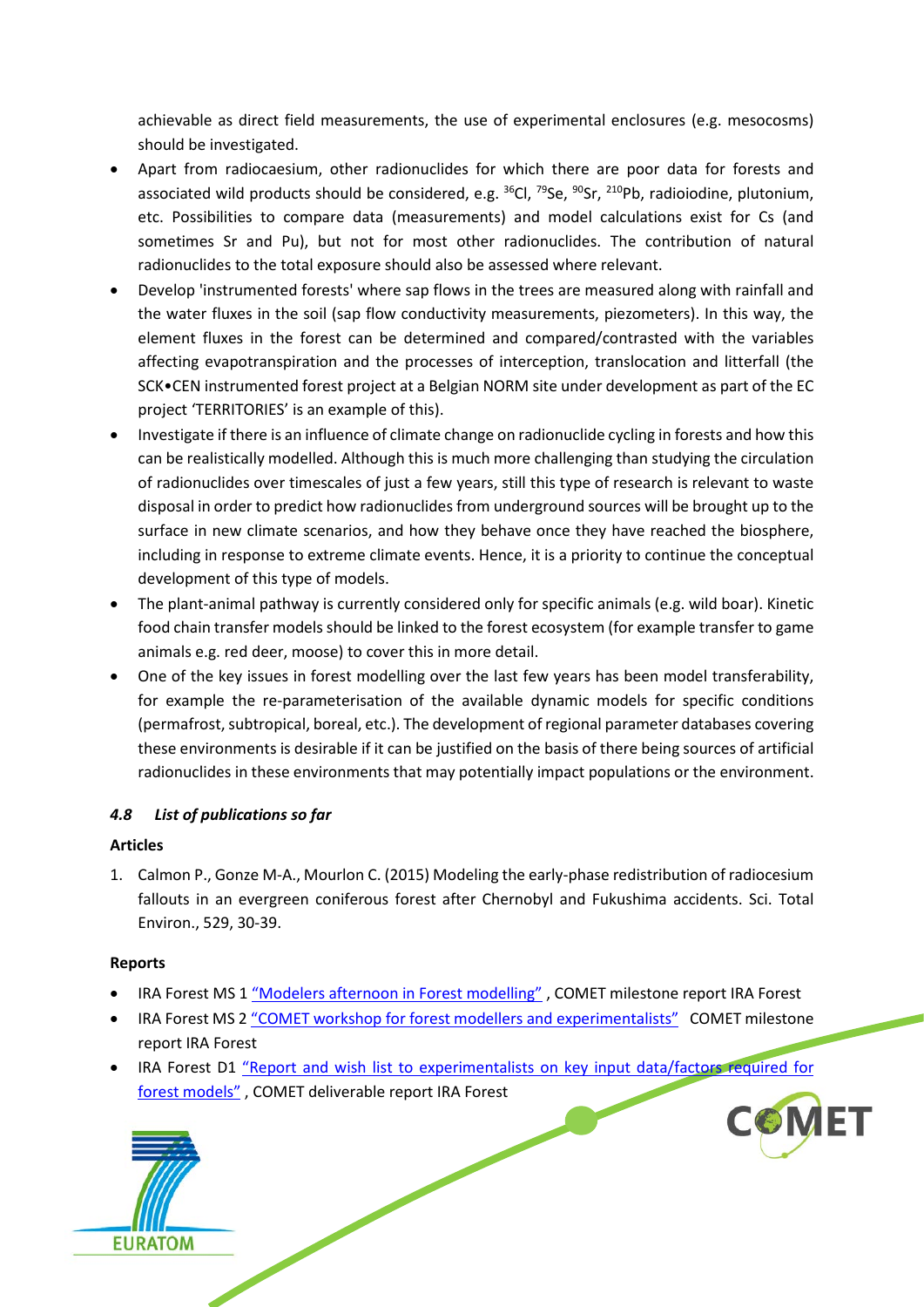• IRA Forest D2 "Handbook – Guidance on the application of forest models on accidental contaminated sites", COMET deliverable report IRA Forest – in preparation.

### **Abstract international conferences**

• Vives i Batlle, J., Vandenhove, H., Gielen, S. (2014). Modelling water and 36Cl cycling in a Belgian pine forest. In: Proc. ICRER 2014 - 3rd International Conference on Radioecology & Environmental Radioactivity, 7-12 September 2014, Barcelona, Spain. Electronic proceedings Session: 05.1. Radioactive Waste Management & Disposal, Paper OP-035. Available from: [http://radioactivity2014.pacifico-meetings.com/.](http://radioactivity2014.pacifico-meetings.com/)

### <span id="page-15-0"></span>**5. IRA NORM**

### <span id="page-15-1"></span>*5.1 Introduction and objectives for IRA topic*

Directive 2013/59/Euratom [EC, 2013] enforces the identification of classes or types of activities that involve NORM and which can lead to an increased exposure workers or members of the public to ionising radiation. For this purpose a list of industrial sectors involving NORM is provided including the oil and gas production, coal-fired power plants, the phosphate industry, etc. [Annex VI – EC, 2013]. Member States have to assure that these practices are subject to regulatory control by using a graded approach based on notification, registration and licensing. However, considerable flexibility is given to the Member States as they may also establish exemptions from notification for radioactive materials (including NORM) where the radionuclides activity concentrations do not exceed specified clearance levels laid down either by EC [Annex VII – EC, 2013] or IAEA [2014]. Moreover, notwithstanding these clearance levels, situations where NORM can enter water, significantly contaminating drinking water or affect aquatic life, need to be controlled.

From a radioecology point of view, the new BSS requirements come down to situations when NORM radionuclides can interact with environment. A graded system of authority control requires not only assessment of exposure to humans, but must also demonstrate that environmental criteria for longterm human health protection are met. Actually, the research associated to NORM has been somewhat limited compared to environmental contamination by radionuclides from the nuclear industry, which limits risk assessment. Conservative approaches suit regulators if estimated doses are well below regulatory criteria, i.e. dose limits or constraints. However, NORM often exceeds these criteria and regulatory authorities, industry operators and other stakeholders require more realistic and less uncertain assessment procedures to be used in assessment of risk to humans and wildlife.

The main goals of the IRA NORM group was a better protection of humans and the environment in existing situations (including legacy sites) and prospective analysis of potential risk caused by planned exposures, both related to NORM. Joint research activities to identify scenarios and processes ruling the behaviour of natural radionuclides released from NORM generating industry and to validate/improve assessment procedures or models of interest to all stakeholders were undertaken.

### <span id="page-15-2"></span>*5.2 Background and status of the IRA field*

complexity associated with the large number of different NORM sources that can be found. While in With the new BSS, appropriate risk assessments need to be performed for exposure situations related to NORM, but there is scarce knowledge on the processes that determine NORM mobility and bioavailability and little (site specific) data are available to make assessments. The main reason for the non-existence of a consolidated branch of radioecology dedicated to NORM, is the "intrinsic"

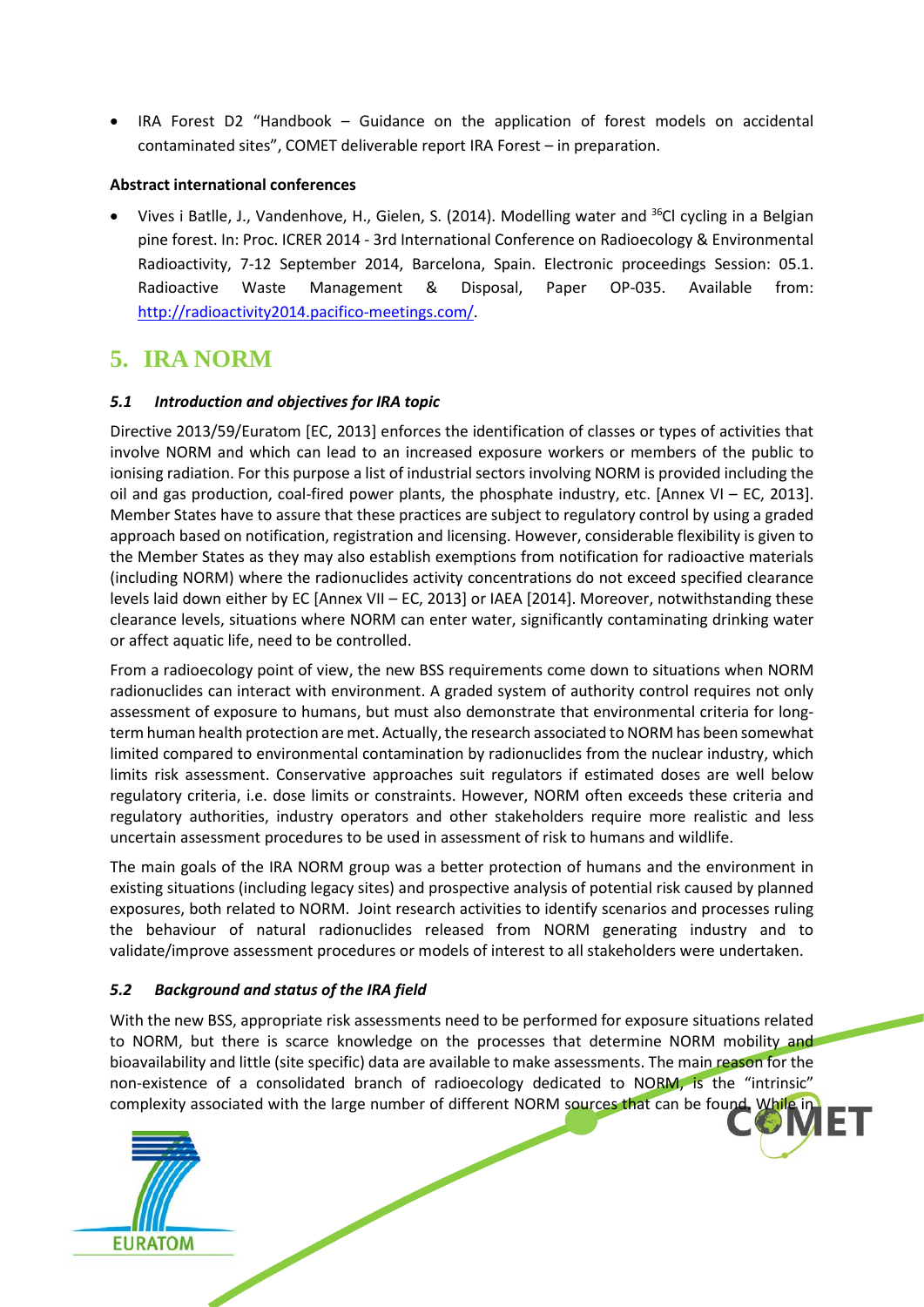the more "traditional" radioecology involving artificial radionuclides the source types are relatively limited: weapon-tests, nuclear reactor accidents, releases from nuclear installations as reprocessing plants etc., mostly with a worldwide or regional impact, in the case of NORM the different sources of natural radionuclides potentially impacting the environment are more variable. There are hundreds of different NORM generating plants worldwide, both uranium production sites and civil activity like oil and gas production, mining, road- and tunnel construction. Most of them potentially have a local impact, depending of the type of activity performed. Usually, the impact is limited to a number of workers that are involved in processing and is mostly observed inside the borders of a plant. However, releases to the environment are often observed and the residues generated in each industrial NORM activity has in each case its own peculiarity depending of their physical and chemical form and the environmental compartment affected. Moreover, notwithstanding the origin, NORM always contains a suite of natural radionuclides subject sequential decay resulting in creation of different isotopes as well as elements differing in chemical and physical properties. Additionally, when doing an impact or risk assessment one has to remember that in contrast to artificial radionuclides, natural ones are ubiquitous in environment and only exposure exceeding natural background is subject to authority control. Additional complexity is introduced by the fact that natural radionuclides enclosed in NORM never occur alone, but other contaminants will usually be present, giving a multiple stressor scenario.

Considering external circumstances, NORM usually consists of residues or by-products from mineral resources processing often classified into a special category of waste that is very abundant comparing to "classical radioactive waste" (e.g. spent radioactive sources or even spent nuclear fuel) and has a completely different form. Solid NORM wastes are usually condensed and accumulated in a relatively small area and the observed contamination of surroundings is limited, even when different erosion processes are taken into account, in comparison to the areas the can be affected due to radioactive fallout (e.g. after a NPP failure). However, some industries generate residues containing natural radionuclides with high solubility in water bodies, while in other industries, a large fraction of the radioactive contamination is dispersed in the environment is in the form of particles. Also important is that, except for offshore oil and gas platforms, the overwhelming majority of NORM generating industries are located in industrialised areas. These areas are already significantly altered by human activity and the presence of natural radionuclides is usually a less important source of stress to the environment than chemical pollutants or mechanical disturbances e.g. related to mining or transport and disposal of significant amounts of NORM. Legacy sites, where NORM have been disposed into a landfill without concerns for environmental protection, as no one was aware about natural radioactivity or environmental issues like we are today, are special cases. A significant difference is that secondary biological succession, which is not present on a fresh NORM landfill, is often observed on legacy sites.

### <span id="page-16-0"></span>*5.3 Reason for this IRA within COMET*

NORM and the exposure scenario is more complex. Therefore, from practical point of view, a All the aforementioned issues must to be taken into account when planning an appropriate sciencebased environmental impact assessment for NORM. However, it will not be feasible to develop specific radioecological studies for all possible NORM activities and sites where the ecosystem can potentially be affected. NORM activities cover broad industrial sectors of a diverse character, where risk assessment methods are needed. As many of these industries have not been regulated in terms of radiation safety, "classical radiation protection" may not work so well when applied towards NORM. While clearance levels for solid NORM are given in EC [2013] or IAEA [2014, situations that lead to the release of NORM in liquid or gaseous form may occur and may require notification of the authorities. In these cases, the probability of an impact on the environment is bigger when compared with solid



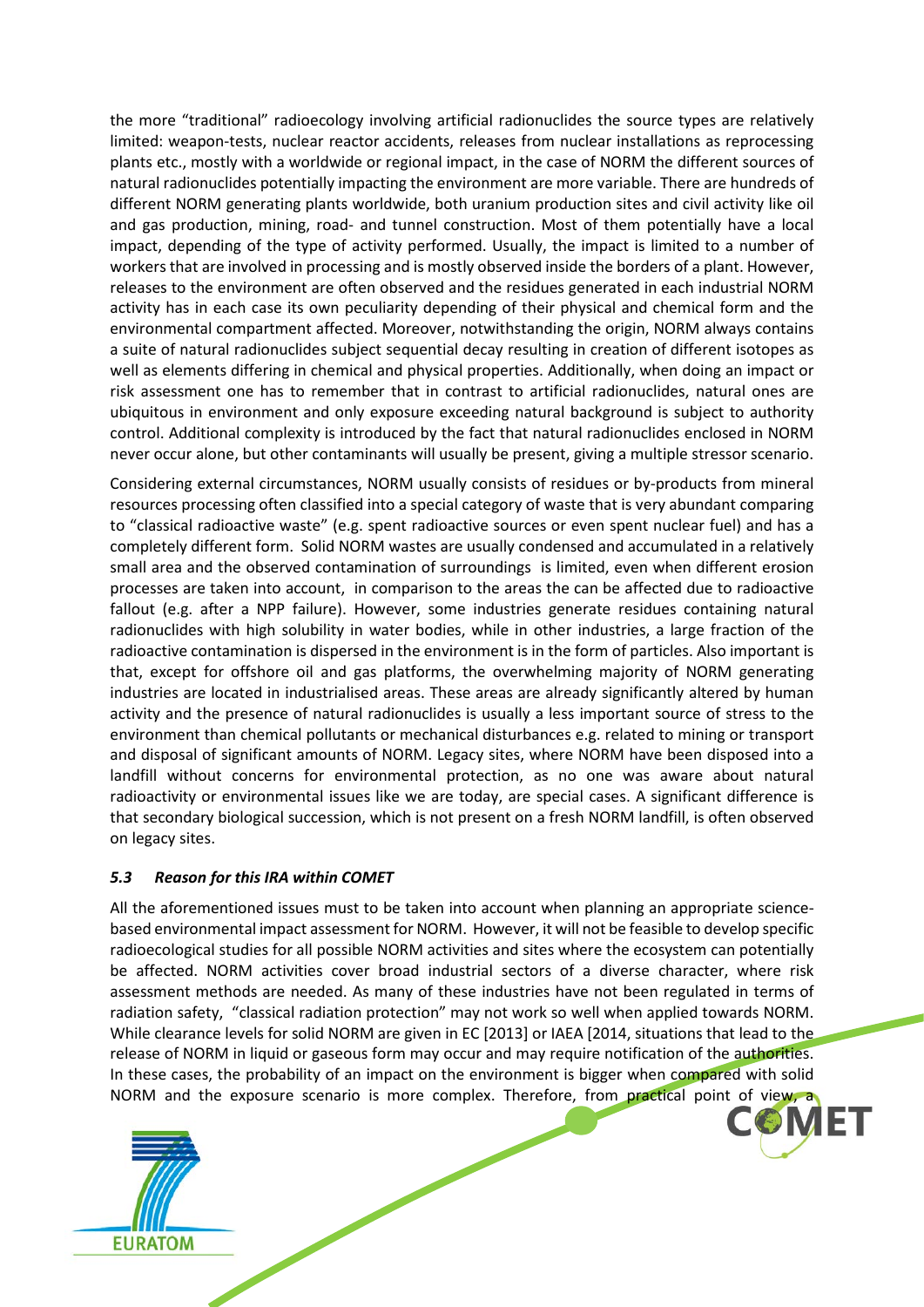scientifically based assessment procedure is needed in order to meet authorisation process requirements. The expected solutions should avoid very simplistic and conservative assumptions that can lead to overregulation of sites, affecting in some cases the economical profit and viability of the NORM activity under consideration. The big challenge in NORM radioecology is thus to provide increasingly realistic evaluations, with lower uncertainties.

### <span id="page-17-0"></span>*5.4 List of participants in the work*

<span id="page-17-1"></span>The institutions involved in the IRA NORM were GIG, NMBU, CIEMAT, SCK-CEN, US and BFS

### *5.5 How was the issues addressed within the IRA*

The objectives of the IRA NORM have been:

- Identification of the sequence of key processes involving NORM impacts, finally leading to the radiological risk to the public and the environment.
- Completing data concerning the behaviour of natural radionuclides released from the NORM industry.

NORM's key safety issues have been analysed in terms of radioecology and environmental radioactivity assessment methods. To develop a systematic method for the identification of relevant NORM cases, various options of NORM presence were considered and assessed as to whether NORM can create an environmental burden.

Based on selected long-term observatory sites (Poland and Norway) new data were collected in order to identify key processes that influence the natural radionuclide behaviour in different environmental compartments such as soil and water/bottom sediments in a fresh water lake ecosystem.

### <span id="page-17-2"></span>*5.6 Short summary of results so far*

After extensive available literature review the *sine qua non* conditions when NORM may influence the environment, were identified. Namely, existence of big amounts of waste deposited and release of contaminated water or air. Based on this, the conclusions was drawn that three scenarios cover the majority of NORM situations: landfills, discharges of water and stack emissions. These basic exposure scenarios were analysed in terms of secondary processes determined by interaction of releases with the receiving environment. To define relevant scenarios for safety assessment studies the approach based on features, events and processes (FEPs) was used for defining the behaviour of a radionuclide in environment. The proposed approach was discussed in article [1] based on the examples of phosphogypsum heaps, stack emission and release of brines from coal mine and process water from oil and gas industry.

In NORM generating industries, the technology determines properties of residues and its way of release. Hence, identification of key processes ruling environmental behaviour of radionuclides must start at the plant. However, it is quite easy to identify the sequence of technological processes typical for the industry involved in mineral resources exploitation, recycling and processing, which is the main source of NORM. The three defined exposure scenarios were combined with these processes, and a structured approach to identification NORM industries able to affect environment seriously was developed (article [2]).

Studies at the NORM observatory sites have been performed, focusing on:

contamination of terrestrial environment affected by discharge of mine water :



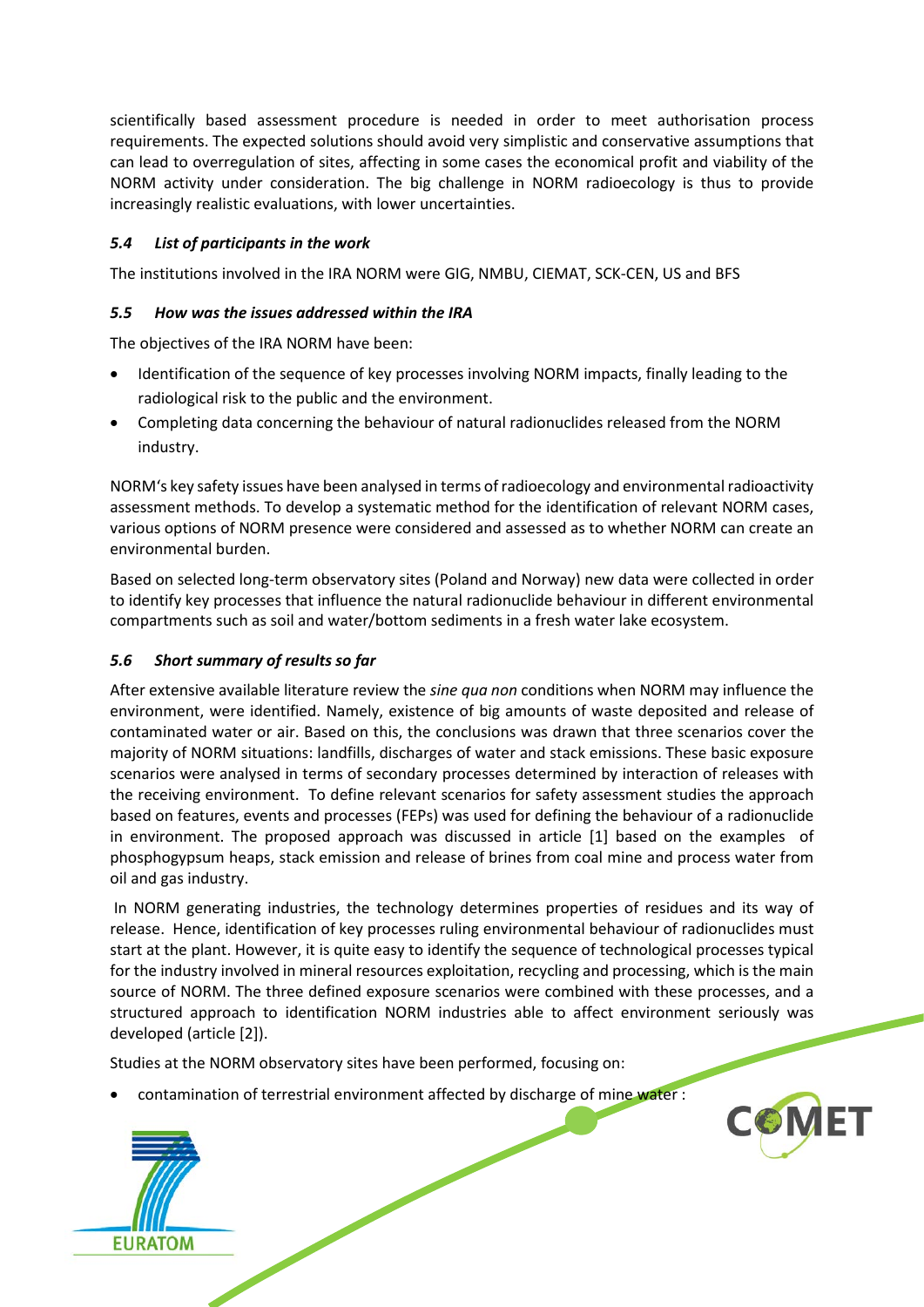- o 5 soil bulk samples (about 15 kg each) were characterised in terms of chemical, mineralogical composition and radionuclide concentrations; then they were prepared as a substrate for further experiments planned (leaching, TF) and sent to SCK-CEN,
- o rules of identification of NORM contaminated area based on measurement of radionuclides activity concentration in a soil profile (article [3]),
- characterisation of the current state of Rontok lake contaminated due to discharge of radium rich water from coal mines (abstract submitted to ICRER conference) considering:
	- $\circ$  comparison of radionuclide ( $^{226}$ Ra and  $^{210}$ Pb) distribution in bottom sediments (1999-2016),
	- $\circ$  assessing the Kd for <sup>226</sup>Ra
	- o <sup>226</sup>Ra and <sup>210</sup>PbTF to selected biota and dose modelling using ERICA tool,
	- o application of FEPs for identification main processes determining radionuclide behaviour in contaminated fresh water lake ecosystem
- completion of Polish observatory site characterisation with qualitative and quantitative analysis of mine effluents discharged to the inland waters (abstract submitted to ICRER conference),
- testing of the conceptual model parameterised notification process proposed in article [1] and [2] on an example of coal mining industry, especially on aquatic environment affected by discharge of radium rich mine waters,
- studies of leachate from tunnel- and road construction in a Norwegian observatory site show increased metal and NORM concentrations in the surrounding environment and uptake in fish and benthic organisms. No effects are observed on fish, but there is effect on the benthic community. Modelling (ERICA and Cumulative Risk Assessment) possible chemical and radiological effects, showed risk towards crustaceans and the benthic community. This predicted risk includes both radiotoxicity (radionuclides) and chemical toxicity (metals), i.e. a multiple stressor scenario.

### <span id="page-18-0"></span>*5.7 Future challenges and priorities*

Obtained results are sufficient to apply a recommended graded approach in regulatory oversight of the coal mining industry, based on the concepts of exemption and clearance in the case of terrestrial environments and verified prospective analysis of long term effects in the case of fresh water lake environments. However, parameterisation of key processes that influence natural radionuclides speciation/fractionation and then transfer of this knowledge into a mechanistic model sufficiently complex to describe the radionuclide behaviour in the environment in each defined exposure scenario is needed. In the case of solid NORM leaching is the most important process. However, the diversity in contaminated NORM sites causes differencesin NORM transfer due to different chemical, physical and physical-chemical properties. Therefore, there is a need to look into specific parameters influencing leaching of NORM.

In spite of generic processes responsible for radionuclides transfer from biotope to biocenosis having been identified in detail, ecosystem transfer of NORM is still not clearly understood and studies of bioavailability and possible effects of NORM together with other stressors (multiple stressor approach) is lacking.

There are still NORM sites and scenarios that need to be included into the research. Discharge of process water from oil and gas industry seems to be the most urgent NORM case to scrutinise.

In general, considering that natural radioactivity is ubiquitous in environment and clearance levels set does not cover all possible media (e.g. liquids or biota), NORM also needs to be put into a multiple stressor context, because NORM is never alone in the environment.



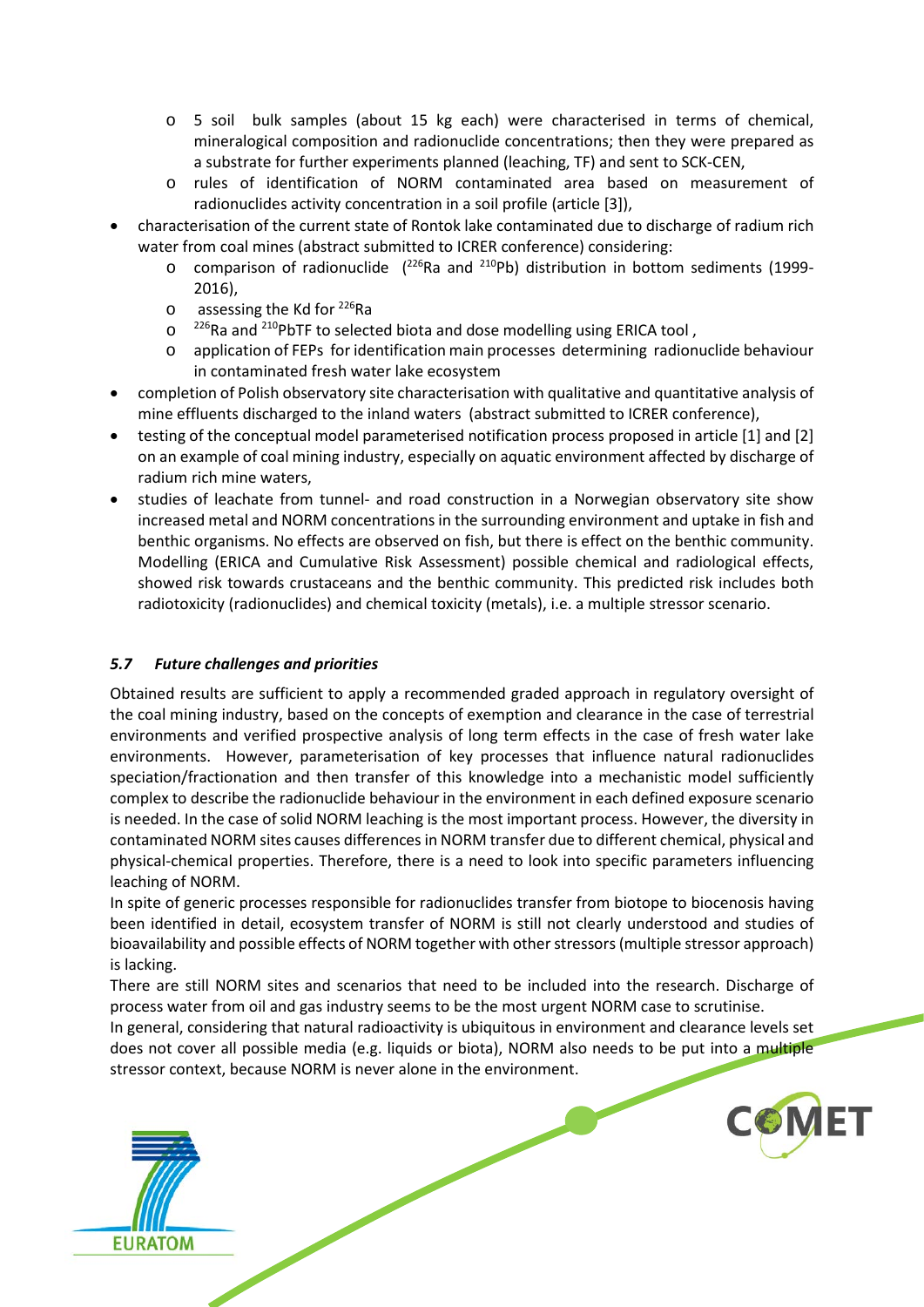### <span id="page-19-0"></span>*5.8 List of publications so far*

Articles:

- 1. Boguslaw Michalik, Nathalie Vanhoudt, Rafael Garcia-Tenorio, Lindis Skipperud, An unified approach to environmental impact assessment caused by releases from NORM generating industry. (prepared for submission)
- 2. Boguslaw Michalik, Juan Carlos Mora Canadas, Identification and classification of key processes ruling environmental behaviour of radionuclides released from NORM industry. ((prepared for submission)
- 3. Boguslaw Michalik. NORM contaminated area identification using radionuclides activity concentration pattern in a soil profile. Journal of Environmental Radioactivity 169-170 (2017)p. 9- 18

Conference presentations:

- B. Michalik, *NORM contaminated area identification using radionuclides activity concentration pattern in a soil profile.* V. Terrestrial Radionuclides in Environment International Conference on Environmental Protection, 17 -20<sup>th</sup> May 2016, Veszprém, Hungary
- B. Michalik, *Identification of key processes ruling environmental behaviour of naturally occurring*  radionuclides on an example of Polish Observatory Site. Third International Conference on Radioecology and Environmental Radioactivity (ICRER 2014) Barcelona 7-12 September 2014
- B. Michalik, *Unified approach to environmental impact assessment caused by releases from NORM industry* presentation, Eighth International Symposium on Naturally Occurring Radioactive Material –NORM VIII, Rio de Janeiro, Brasil, October 18-21, 2016
- L. Skipperud et al. *Dispersion and transfer of nor & metals due to construction in u-bearing minerals*. Presentation, Eighth International Symposium on Naturally Occurring Radioactive Material –NORM VIII, Rio de Janeiro, Brasil, October 18-21, 2016
- B. Michalik, *Identification and classification of key processes ruling environmental behaviour of radionuclides released from NORM industry*, presentation , Second International Conference on Radioecological Concentration Processes (50 years later), Sevilla, Spain, November 6-9, 2016 (article under preparation)
- L. Skipperud et. al., *Dispersion, Transfer and Risk of NORM and Metals due to Construction in Ubearing Minerals.* presentation, Second International Conference on Radioecological Concentration Processes (50 years later), Sevilla, Spain, November 6-9, 2016 (article under preparation)
- L. Skipperud et al. *Challenges with naturally occurring radioactive material (norm) in road- and tunnel construction.* presentation, NETS, October 2016.
- *Natural radioactivity in Polish mines - an assessment of radium activity in formation water and mine affluents*. M.Wysocka, S. Chałupnik, I.Chmielewska, E.Janson. Abstract submitted to ICRER 2017
- B. Michalik, K. Samolej, M. Bonczyk, M. Wysocka, I. Chmielewska. *Long term behaviour of radium rich deposits in a lake ecosystem*. Abstract submitted to ICRER 2017



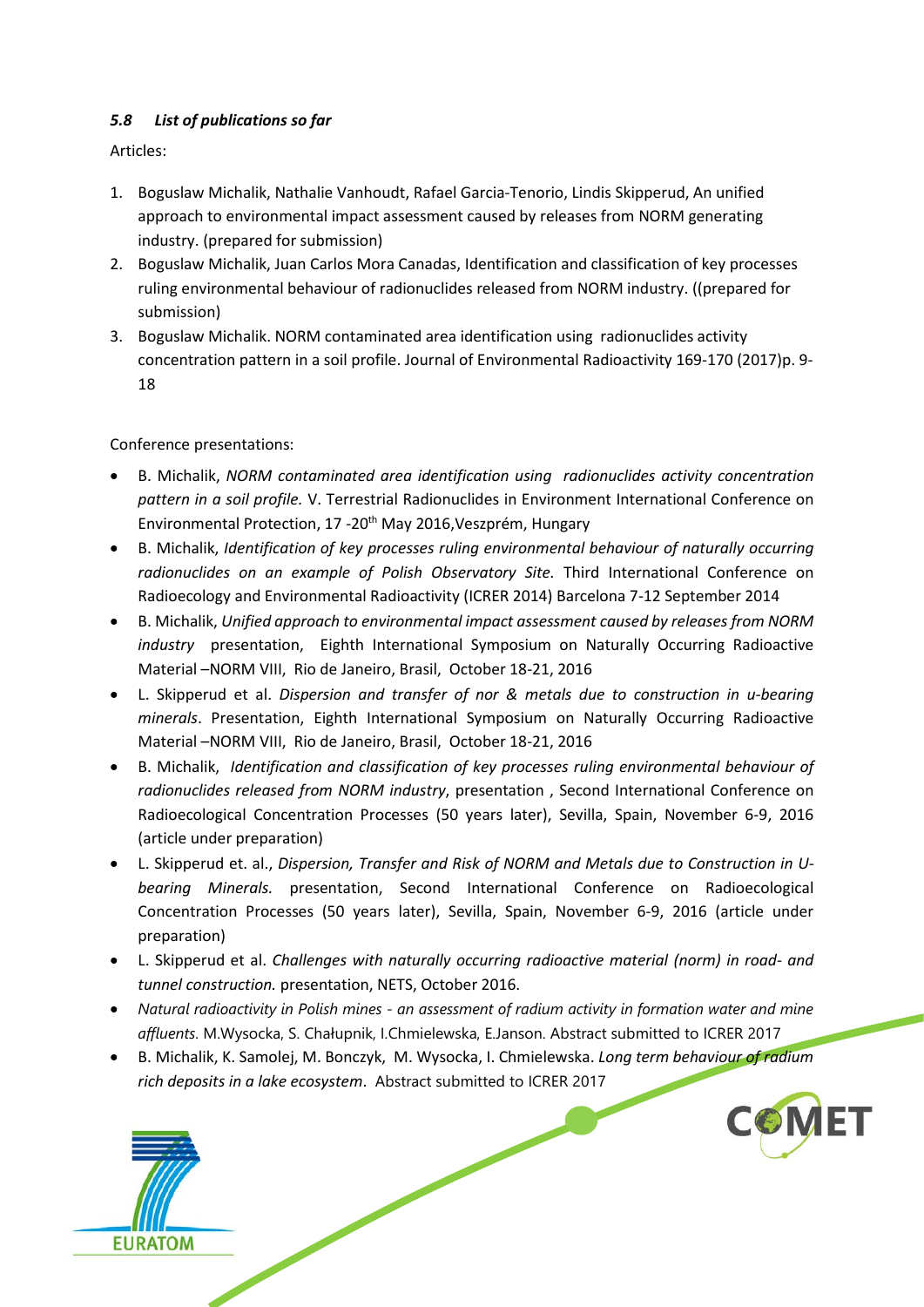## <span id="page-20-0"></span>**6. IRA Human food chain modelling**

### <span id="page-20-1"></span>*6.1 Introduction and objectives for IRA topic*

This IRA focused on general agricultural systems. There is a close link with the "Terrestrial Food Chain and Dose Module" (FDMT) used in the two standard European Decision Support Systems (DSS) ARGOS and JRODOS (Müller et al., 2004), and with the SYMBIOSE simulation platform for performing radiological risk assessments used by IRSN (Gonze et al., 2011; Simon-Cornu et al., 2015). The overall objectives of this IRA were to improve human food chain modelling through regional customization of model parameters, by using novel and advanced statistical methods, and through studies of long-term dynamics of soil-to-plant transfer of radionuclides for different types of soil.

### <span id="page-20-2"></span>*6.2 Background and status of the IRA field*

Region-specific parameters are lacking for many countries, leading to uncertain predictions of doses from the human food chain following radioactive fallout. ARGOS and JRODOS use German default parameters in their integrated FDMT, whereas the default parameter values of SYMBIOSE are largely based on French conditions. Both FDMT and SYMBIOSE, however, can be adapted to other regions. Generally, the Mediterranean area has been understudied so far, and the derivation of region-specific values would greatly improve the model prediction capability. Other regions, such as the Nordic Countries, have climatic conditions and agricultural/grazing practices that differ significantly from those in central European countries. Specific soil properties can also have a considerable impact on the transfer of radionuclides. For instance, very high transfer of radiocaesium from soil to plants, followed by slow decrease in contamination over time, is typical for European wet peat ecosystems and needs to be specifically addressed. Regarding element- or nuclide-specific model parameters, most empirical data concern isotopes of Cs, I, and Sr. Thus, it is interesting to provide new transfer data for other radionuclides that have been less studied, but that could make a contribution to doses in the long run, such as isotopes of Pu, Am, and Tc. Finally, in recent years there has been substantial interest in the use of probabilistic modelling for deriving more robust parameter values for modelling purposes. In particular, Bayesian methods offer modellers and decision-makers options when faced with a lack of knowledge and data. The Bayesian Theorem provides a method for modification of probability in the light of new evidence. It allows for both prior knowledge (e.g. generic data) and siteor study- specific empirical data to be used. In a food dose assessment model, the use of Bayesian networks could aid the separation of uncertainty and variability in model parameters.

### <span id="page-20-3"></span>*6.3 Reason for this IRA within COMET*

The research undertaken aims at improving parameter values for human food chain modelling in line with challenge 1 of the strategic research agenda of radioecology (Hinton et al., 2013) – research line (RL) 2, and to some extent RL1 and RL3.

### <span id="page-20-4"></span>*6.4 Participating organisations and research approach*

The participating organisations in this IRA were CIEMAT, IRSN, NUBIP, NRPA, and STUK, and four tasks were specified for the work. Partners included in each task are also shown:

• **Task 1:** Derivation of human food chain parameter values that are appropriate for Nordic and Mediterranean ecosystems (*STUK, NRPA, CIEMAT, IRSN*).

**COMET** 

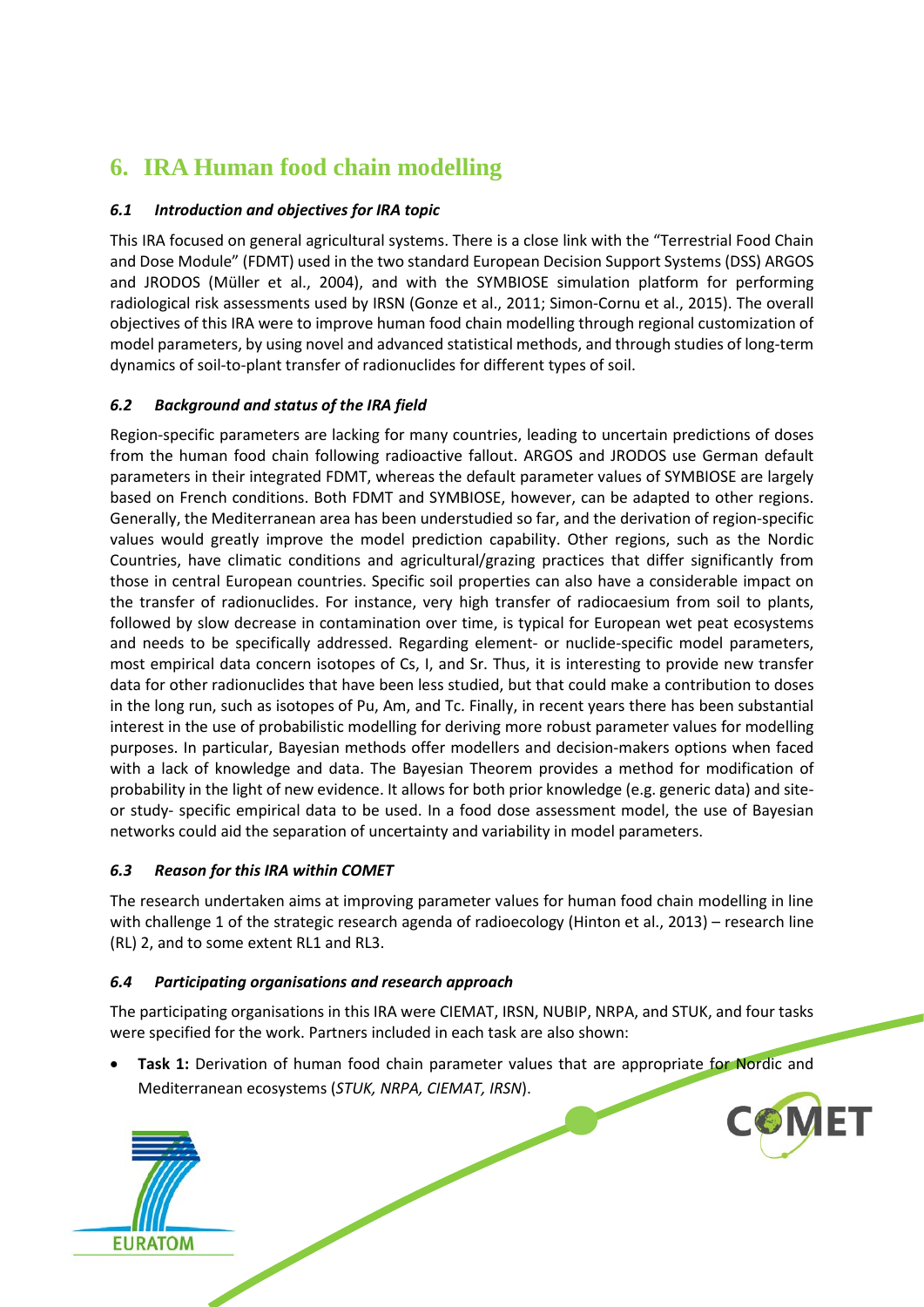- **Task 2:** Bayesian methods to derive more robust values where data are lacking or have a large variability (*IRSN, NRPA*).
- **Task 3:** Long-term dynamics of radiocaesium mobility and plant availability for peat soils with unusually high transfers (*NUBIP*).
- **Task 4:** Long-term dynamic soil-to-plant transfers for Tc-99, Pu, and Am (*NUBIP, NERC, IRSN*).

### <span id="page-21-0"></span>*6.5 Short summary of results so far*

**EURATOM** 

In the first task, important parameters related to regional update were identified based on recommendations from the JRODOS or ARGOS communities – and to some extent on available sensitivity analyses (see Milestone COMET IRA-Human-M1). Generally, the most relevant parameters could be divided into four broad groups: Contamination of plants due to direct deposition, animal parameters, human consumption habits, and uptake from soil. The focus of D3 was on: (1) parameters of relevance to growing season and harvest periods of crops and grass – including seasonal development of leaf area indices (LAI), (2) animal feeding practice, and (3) human consumption of foodstuffs. JRODOS (STUK, CIEMAT), ARGOS (NRPA), and SYMBIOSE (IRSN) model runs using dry and wet deposition test scenarios were used to study the effect of parameter updates on e.g. time development for activity concentrations (Cs-134/137, Sr-90, and I-131) in selected foodstuffs and intake doses for different age groups (see Milestone COMET IRA-Human-M3).

The second task explored the use of Bayesian statistics through a study in two parts. In the first part (A), Hierarchical Bayesian models were developed for the parameter "weathering loss" – i.e. the timedependent reduction of radionuclide concentrations in plant foliage due to wind, rain, plant growth, etc. This approach was applied on three data sets. The models developed in task 2 demonstrated the influence of plant species and/or type of radionuclide on weathering, depending on type of data set (i.e. iodine field studies, other radionuclides – laboratory or field studies). Part (B) was a test case (same as the dry case for task 1) using SYMBIOSE – incorporating results from (A) and from earlier studies on dry deposition (see Milestone COMET IRA-Human-M2). An article is under development regarding part (A). The work within task 2 is also part of a PhD thesis (Sy, 2016).

In the third task, a two-year laboratory experiment using peat-bog soils of Rokytne district (Ukraine) was performed. Soils from this area show very high radiocaesium bioavailability – resulting e.g. in high levels in milk from cows grazing in these areas. The present study compared root uptake of 'freshly added' and 'old' Chernobyl radiocaesium by herbaceous plants (*Juncus acutus* L.). Equilibrium was reached after 1–2 years (see Deliverable COMET IRA-Human-D1). A paper has been published in Ukrainian (Maloshtan et al., 2015).

The fourth task was a continuation of earlier experiments in the Chernobyl exclusion zone (CEZ). The aim of these studies was to reveal changes of transfer with time due to the radionuclide "ageing", and thus improve the dynamic modelling of soil-to-plant transfers for Tc-99 and trans-uranic elements (Am-241, Pu-238,239,240). Soil-to-plant transfer data for several agricultural plants (lettuce, radish, wheat, potato) from four types of soil were provided. In addition, vertical migration / soil retention of Tc-99 was considered (see Deliverable COMET IRA-Human-D2). A paper has been produced concerning the Tc-99 part of this work and is currently in preparation for resubmission.

The use of results from the experimental work in tasks 3 and 4 to improve input parameters in FDMT and SYMBIOSE still needs to be evaluated.

**COMFT**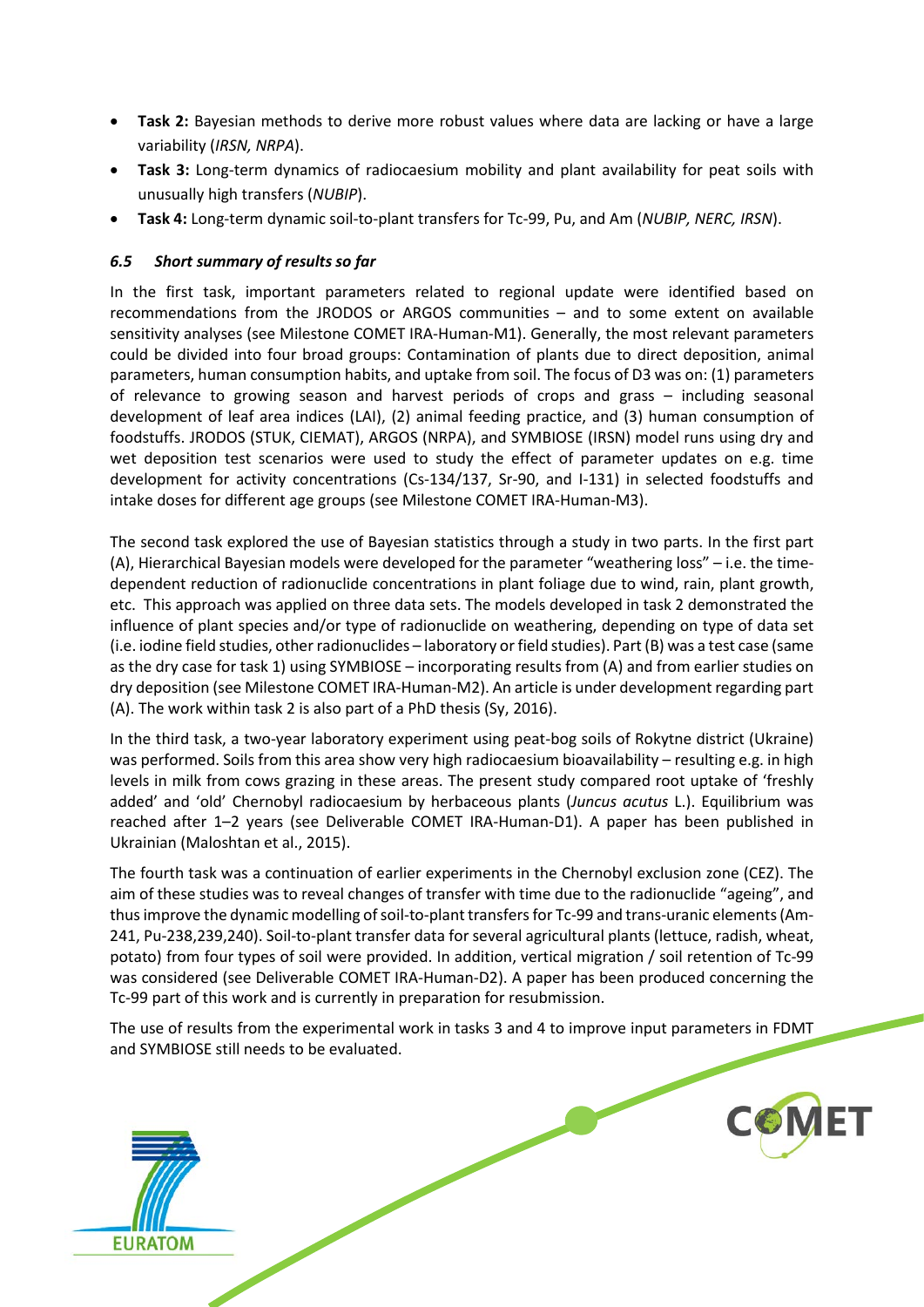### <span id="page-22-0"></span>*6.6 Future challenges and priorities*

Future challenges and priorities

Within COMET, the first priority under this IRA will be to finalise publications beyond deliverables and milestone reports (as mentioned above).

New foodstuffs have been difficult to implement in FDMT (as mentioned in Milestone COMET IRA-Human-M3). This issue needs to be sorted out in the near future, since local foodstuffs may play an important part in relation to regional adaptation. Moreover, regional updates in soil-plant transfer parameter values was not considered in our first task due to time constraints (see Deliverable COMET IRA-Human-D3). Since such parameters may significantly affect the long-term trends of e.g. Cs-137 they should be properly addressed. This also applies to the 'special case' of peat (or organic) soils used as pastures in task 3 (see Deliverable COMET IRA-Human-D1), where the perspective should be broadened by inclusion of data from other countries for the derivation of regionally appropriate transfer parameters – in line with suggestions in task 2 of the Human Food Chain Roadmap of the European Radioecology Alliance.

In parallel with the work presented here, the topic of regional adaptation is also considered within the on-going EURATOM-project HARMONE (funded by the Second call of OPERRA). Outputs from our work and HARMONE constitute the basis for further work within the Alliance – where 'radioecological regions' are defined and relevant model parameters derived, as described in task 2 of the Roadmap. All European areas will be considered, and partners of the roadmap not involved in HARMONE and/or COMET are also invited to contribute to the provision of regional parameter values. This work is expected to improve predictions on a regional basis and an enhanced ability to plan and predict the effect of remediation.

Other future challenges/priorities relevant for Human Food chain modelling could be validation of regional model updates by using real cases (i.e. deposition data and measured concentrations in relevant products) and handling uncertainty in FDMT – since this is presently not possible. Improvement of DSS through probability modelling is also addressed in the Human Food Chain Roadmap (task 4) – including the use of Bayesian statistics.

### <span id="page-22-1"></span>*6.7 List of publications so far*

### **Articles or other reports:**

- 1. The PhD thesis of Moustapha M. Sy (2016) (partly financed by COMET) is found at: [http://www.irsn.fr/fr/larecherche/formation\\_recherche/theses/theses](http://www.irsn.fr/fr/larecherche/formation_recherche/theses/theses-soutenues/dei/documents/2016-these-sy.pdf)[soutenues/dei/documents/2016-these-sy.pdf](http://www.irsn.fr/fr/larecherche/formation_recherche/theses/theses-soutenues/dei/documents/2016-these-sy.pdf)
- 2. Maloshtan, I. Polischuk, S., Khomutinin, Yu., Kashparov, V. (2015). Dynamics of Cs-137 uptake to herbaceous plants at the peat bog soils with abnormally high radiocaesium availability. Nuclear Physics and Atomic Energy v.16, No.3, p 263-272. The whole article in Ukrainian is available from: [http://jnpae.kinr.kiev.ua/16.3/Articles\\_PDF/jnpae-2015-16-0263-Maloshtan.pdf.](http://jnpae.kinr.kiev.ua/16.3/Articles_PDF/jnpae-2015-16-0263-Maloshtan.pdf)

### **Reports**

• Thørring, H. Liland, A., Calmon, P., Dyve, J.E., Peltonen, T., Real, A., Simon-Cornu, M., Sy, M.M. (2015). [Derivation of human foodchain parameter values appropriate for Nordic and Mediterranean ecosystems –](https://extranet.sckcen.be/sites/comet/Lists/Milestones/Attachments/86/COMET_IRA-Human-M1.pdf) [Sensitivity analysis of parameters in FDMT and SYMBIOSE.](https://extranet.sckcen.be/sites/comet/Lists/Milestones/Attachments/86/COMET_IRA-Human-M1.pdf) Milestone COMET IRA-Human-M1, 28 p.



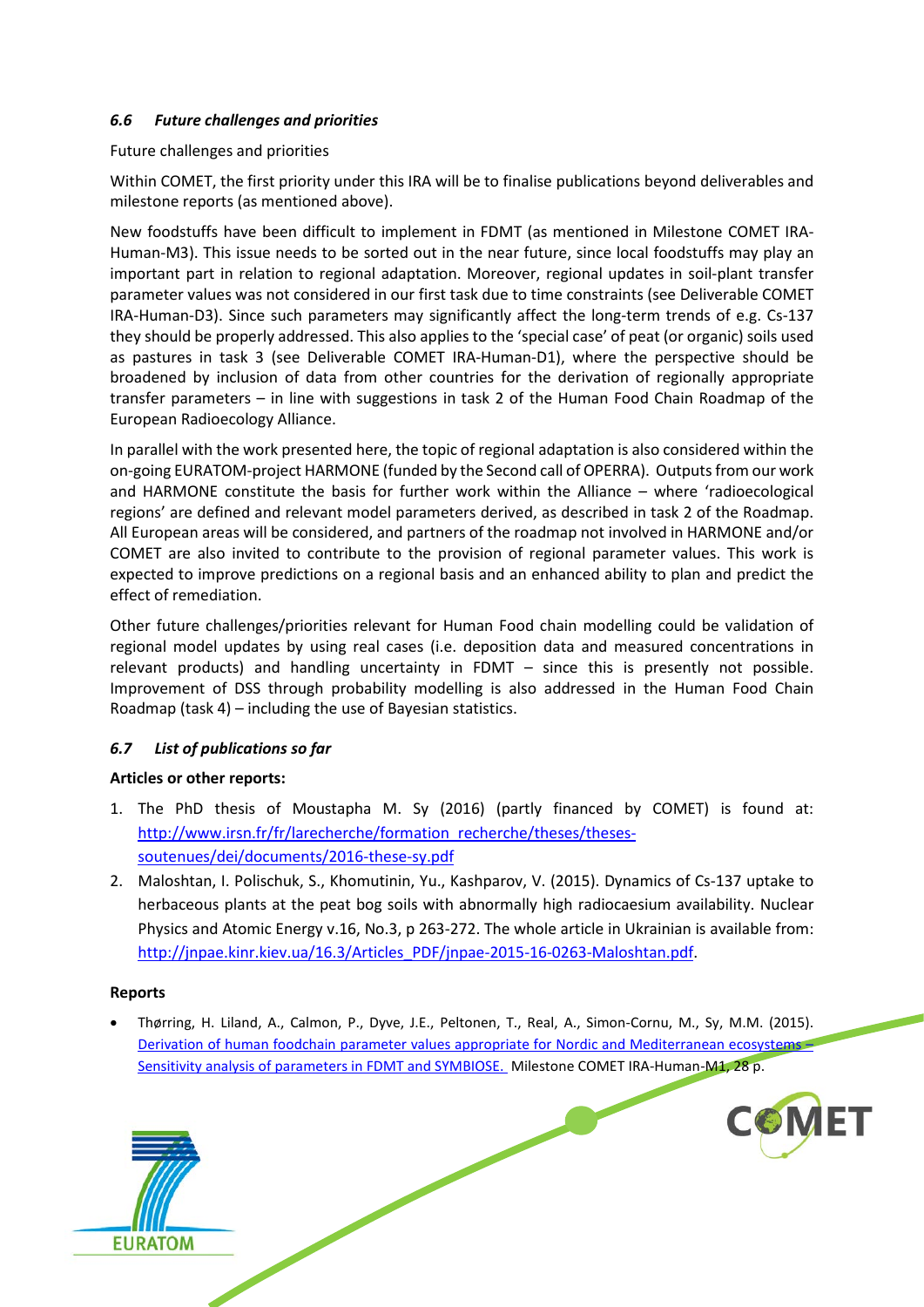- Sy, M.M., Hosseini, A., Liland, A., Simon-Cornu, M., Thørring, H. (2016). [Uncertainity and variability in food](https://extranet.sckcen.be/sites/comet/Lists/Milestones/Attachments/91/COMET%20Milestone%20Report%20MS%20IRA%20Human%20M2.pdf)  [chain exposure by radioactive fallout. What can Hierarchical Bayesian modelling bring to the radioecology](https://extranet.sckcen.be/sites/comet/Lists/Milestones/Attachments/91/COMET%20Milestone%20Report%20MS%20IRA%20Human%20M2.pdf)  [community?](https://extranet.sckcen.be/sites/comet/Lists/Milestones/Attachments/91/COMET%20Milestone%20Report%20MS%20IRA%20Human%20M2.pdf) Milestone COMET IRA-Human-M2, 59 p.
- Thørring, H., Dyve, J.E., Lahtinen, J., Montero, M., Simon-Cornu, M. Trueba, C. (2016). Human foodchain [modelling. Summary of results from the FDMT and SYMBIOSE model runs.](https://extranet.sckcen.be/sites/comet/Lists/Milestones/Attachments/92/IRA%20Human%20M3_final.pdf) Milestone COMET IRA-Human-M3, 11 p.
- Kashparov, V., Maloshtan, I., Levchuk, S., Polichuk, S. (2015). [Analysis of long-term dynamics of radiocaesium](https://extranet.sckcen.be/sites/comet/Lists/Deliverables/Attachments/42/COMET%20IRA-Human%20-D1.docx)  [mobility and plant availability in peat systems.](https://extranet.sckcen.be/sites/comet/Lists/Deliverables/Attachments/42/COMET%20IRA-Human%20-D1.docx) Deliverable COMET IRA-Human-D1, 14 p.
- Levchuk, S., Kashparov, Howard, B. (2015)[. Long-term dynamic soil-to-plant transfers for Tc-99, Pu and Am.](https://extranet.sckcen.be/sites/comet/Lists/Deliverables/Attachments/44/COMET%20IRA%20Human%20Food%20Chain%20D3.pdf) Deliverable COMET IRA-Human-D2, 17 p.
- Thørring, H., Dyve, J.E., Hevrøy, T.H., Lahtinen, J., Liland, A., Montero, M., Real, A., Simon-Cornu, M., Trueba, C. (2016)[. Set of improved parameter values for Nordic and Mediterranean ecosystems for Cs-134/137, Sr-](https://extranet.sckcen.be/sites/comet/_layouts/15/listform.aspx?PageType=4&ListId=%7BF190353A%2DD039%2D4BD2%2DB76B%2DC3A2E5CA7763%7D&ID=44&ContentTypeID=0x010800B7AE4FF7F49E1D4FAD17DAB69D625C1A)[90, I-131 with justification text.](https://extranet.sckcen.be/sites/comet/_layouts/15/listform.aspx?PageType=4&ListId=%7BF190353A%2DD039%2D4BD2%2DB76B%2DC3A2E5CA7763%7D&ID=44&ContentTypeID=0x010800B7AE4FF7F49E1D4FAD17DAB69D625C1A) Deliverable COMET IRA-Human-D3, 52 p.

### <span id="page-23-0"></span>**7. IRA Particle behaviour**

### <span id="page-23-1"></span>*7.1 Introduction and objectives for IRA topic*

For areas contaminated with radioactive particles, information on particle characteristics and weathering dynamics essential for ecosystem transfer is highly needed. The parameters of the models of dissolution for different radioactive "hot" particles (HP) in soils, deposition/disposal of radioactive waste (including NORM) and characteristics of contaminated soil/sediments (and at the drained areas) describe important aspects of the mobility and bioavailability of radionuclides. Refinement of these parameters by systematisation of existing data and by obtaining novel data on the long-term environmental behaviour of HP, as well as characterisation of hot particles and their matrix (composition and size distributions, crystalline structure and oxidation state, solubility in the soil and solutions, transfer of radionuclides to plants and into organisms) are very important for radiation protection of humans and the environment.

### <span id="page-23-2"></span>*7.2 Background and status of the IRA field*

dissolution of fuel particles within the drained areas and the released particle associated radionuclides Chernobyl radioactive fallouts are represented by a significant fuel component, i.e., particles of finedispersed nuclear fuel with different composition, and by a condensed component, formed during release or transport as a result of condensation of volatile fission products on surface of different particles. The presence of fuel particles (FP) in radioactive fallouts is the key feature of the Chernobyl accident. The near 30-km zone of the accident (about 2000 km<sup>2</sup>) was contaminated mainly by different fuel particles that contained the main part released from the reactor (3-4 tons of fuel). In addition to refractory (non-volatile) radionuclides such as uranium and plutonium, the particles also contained a significant amount of biologically relevant radionuclides such as <sup>90</sup>Sr. Fuel particles were also found at long distances from the Chernobyl Nuclear Power Plant (ChNPP) in many European countries including Scandinavia, about 2000 km from the source. Over time, fuel particles deposited in the environment were exposed to weathering processes and many particles (especially oxidised uranium fuel particles) have been dissolving, and this process still determines the long-term environmental impact and risks for ecosystems contaminated with radioactive particles. In contrast, fuel particles in the sediments of the Chernobyl NPP cooling pond have not dissolved during 30 years after the deposition due to low oxygen level and neutral pH of the media in the pond. At the end of 2014, after the start of the COMET project, the ChNPP cooling pond draining was initiated. This will most probably increase the rate of

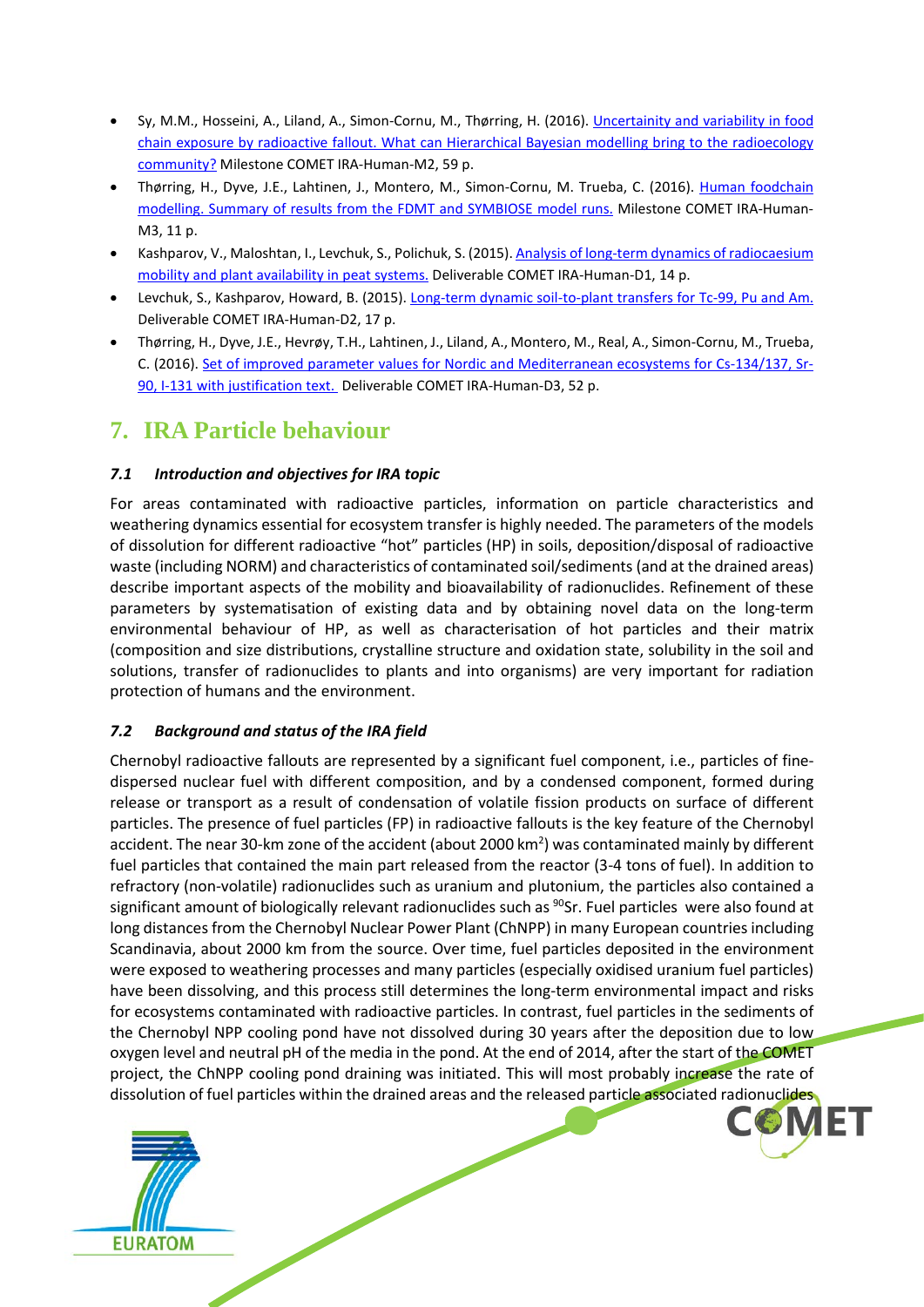will be included in biogeochemical fluxes and ecosystem transfer. Therefore, it was very important to increase our understanding of the mechanisms determining behaviour of radioactive fuel particles in the environment, and to enhance our ability to estimate the potential impacts of this on man and the environment.

### <span id="page-24-0"></span>*7.3 Reason for this IRA within COMET*

Refinement of model parameters for dissolution of fuel particles deposited in soils and sediments (and at the drained areas), which determine the mobility and bioavailability of associated radionuclides needed to be undertaken. This refinement was based on systematisation of existing data, as well as on the production of novel data on particle characteristics and on long-term environmental behaviour of Chernobyl fuel radioactive particles (solubility in the soil and sediments, transfer of radionuclides to plants and animals). This information was to be utilised to describe the function of the source term in different dynamic models of radionuclides behaviour in the environment and to estimate the exposure doses to humans and biota.

### <span id="page-24-1"></span>*7.4 List of participants in this work*

Participating organisations and research approach

- Ukrainian Institute of Agricultural Radiology (UIAR) of National University of Life and Environmental Sciences of Ukraine (UA -NUBiP of Ukraine)
- Norwegian University of Life Sciences (NO-NMBU). NMBU is also partner in RATE and work in RATE concerning the Chernobyl particles will also be reported here.
- Institut de Radioprotection et de Surete Nucleaire (IRSN)

### <span id="page-24-2"></span>*7.5 How was the issues addressed within the IRA*

The objective of this IRA was to obtain parameters related to weathering and dissolution of radioactive particles and the subsequent leaching of particle associated radionuclides, depending on the properties of the environmental medium (pH, oxygen concentration, etc.) and on the physico-chemical properties of the contaminating particles (composition, size, structure, etc).

The IRA focused on:

- Chernobyl Fuel Particle behaviour in soil.
- Characterisation of fuel particles (FP) and associated dissolution kinetics, in particular on fuel particles in the Red Forest radioactive waste trench
- Identification of parameters essential for fuel particle dissolution in the Cooling Pond drained bottom sediments, including the characterisation of FP matrix
- Characterisation of radioactive particles containing NORM

fractions, and autoradiography was performed. Sequential extraction procedures were applied for The determination of the fuel particle dissolution rates in soil and sediments in natural conditions was based on autoradiography and on the comparison of the level of exchangeable forms of <sup>90</sup>Sr in soils (from Chernobyl fallout) and <sup>85</sup>Sr injected in water-soluble form into the soils. Following sampling of soil, grain and sediment, measurement of the total activities of radionuclides and <sup>90</sup>Sr exchangeable

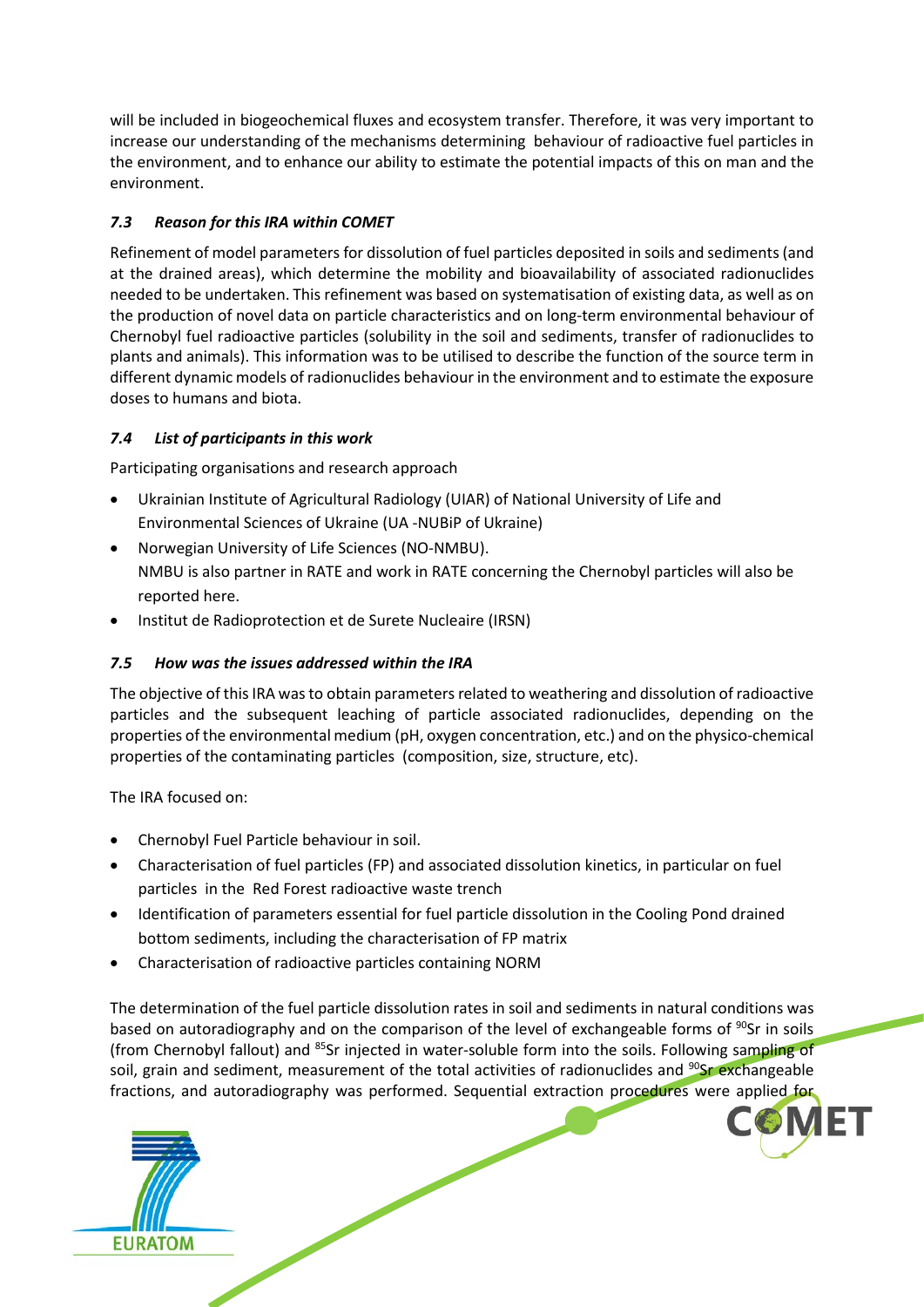assessing leachability/mobility, while a simplified procedure suggested in RATE, will be utilised for comparison purposes (comparing properties of particles released from different sources).

In 2015, the efficiency of the models on Chernobyl fuel particles dissolution, initiated 15 years ago, and the reliability of the predictions of the dynamics of radionuclides leaching, were verified in the experimental site situated in the Red Forest within the Chernobyl exclusion zone. At this site, radioactive waste was disposed into shallow sub-surface storages i.e., waste trenches overlaid with clean soils, covering an area about 2.5 km west from the ChNPP.

Assessments of the chemical forms of the radionuclides <sup>90</sup>Sr, <sup>137</sup>Cs, <sup>238</sup>Pu, <sup>239,240</sup>Pu, <sup>241</sup>Am as well as the composition of fuel particles in bottom sediments of the Cooling pond of the Chernobyl nuclear power plant (CP ChNPP) were also carried out. An experimental field plot for the simulation of drainage of the sediment and their exposure under natural conditions was created. For this purpose, samples of the bottom sediments were collected in the northern-western part of the Cooling pond at a depth of 5–7 m by a bottom sampler. On the drained sites of the ChNPP cooling pond, six research points were chosen. Thus, the model experiments should elucidate the dynamics of radionuclides species retained in the bottom sediments of the Cooling pond, mimicking the dissolution processes taking place during draining when exposed to the natural conditions.

The water level in the ChNPP cooling pond started to decrease in September 2014. Today, the water level has decreased by 4.5 m. In this regard, monitoring the dynamics of chemical forms of radionuclides on drained sites was started.

Radioactive particles containing NORM focuses on the characterisation of residues of uranium ore processing localised in the tailings of Pridneprovsky Chemical Plant (PChP). Samples were collected at various depths of the three tailings during the "dry" auger drilling of the boreholes. The physicalchemical characteristics (pH, moisture content, dispersal composition) and the hot particles properties (small, discrete, high α-active particle or cluster) in sludge sampled in the PChP tailings, as well as the chemical composition and the total contents of the uranium series radionuclides in the waste samples were studied. Similarly, NORM particles from a thorium rich area in Norway, were characterised using advanced 2D and 3D synchrotron microscopic techniques. Analyses showed that a series of metals are included in the NORM particles, and that radioactive elements exist as small inclusions within the entities.

### <span id="page-25-0"></span>*7.6 Short summary of results so far*

In the years 2013-2014, the efficiency of the models on Chernobyl fuel particles dissolution, elaborated 15 years ago, and reliability of their predictions for the dynamics of plants contamination with  $90$ Sr, were verified. The theoretical/modelling estimates of 1997-2000 of the exchangeable fraction of <sup>90</sup>Sr activity in soils with different pH within the Southern trace of fallout coincide with the experimental results obtained in 2013-2014. The fraction of <sup>90</sup>Sr activity present in the biologically available form has reached its maximum values for the post-accidental period due to fuel particles dissolution. The monotonic increase of the concentration ratio (CR) of  $90Sr$  observed in the grain grown in the survey area was due to dissolution of the fuel particles, which coincides well with theoretical forecasts.

 $he$ The main results include identification of the radionuclide source term: the description of the physical and chemical properties of the fuel particles encountered in the waste trench, and a model of fuel particles dissolution and subsequent radionuclide leaching into the soil solution inside the waste storage site under natural conditions. The theoretical/modelling estimations of 2000-200

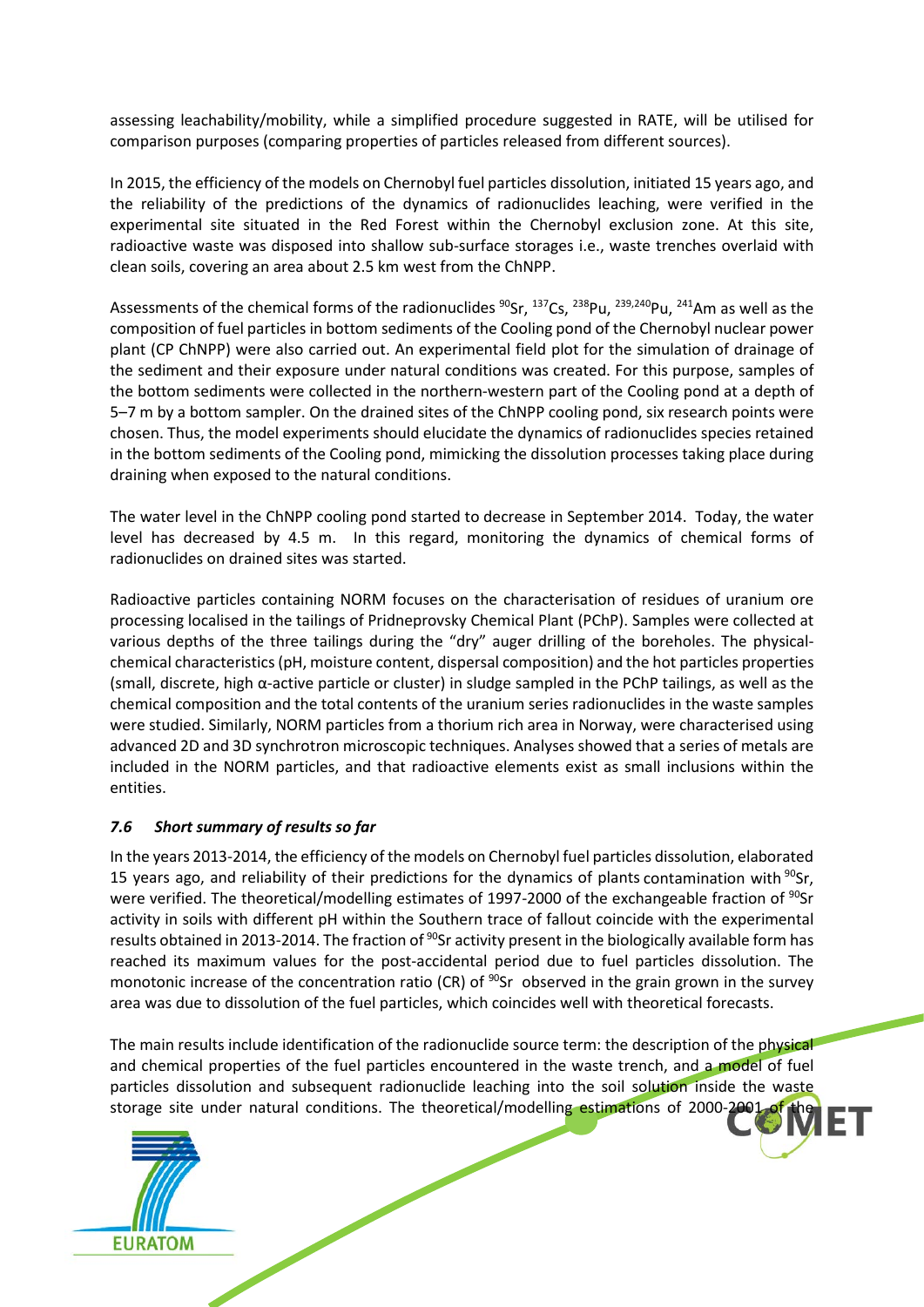exchangeable fraction of radionuclide activity in soils coincide with the experimental results obtained in 2015. The data show that the mobile form of  $90$ Sr in the trench has reached the maximal value.

According to the obtained results, the predominate fraction (> 98 %) of  $^{137}Cs$ ,  $^{239 + 240}Pu$  and  $^{241}Am$  in sediments from the Cooling Pond (CP ChNPP) after drying and 26 months exposure under natural conditions on the experimental site is still in a non-exchangeable forms. The fraction of  $^{90}Sr$  as exchangeable species may have reached 10 %. The low rate of radionuclides leaching from modified sediment from the Cooling Pond is caused by a prolonged slightly alkaline pH of the medium. In turn, this is due to the presence of a large number of remnant shells of zebra mussels in the bottom sediments of the pond. Hence, a sharp increase of the radionuclide mobility should not be expected for the newly contaminated sediments. Probably, this fact indicates that parts of the radionuclides are kept in a chemically very stable form within particles, and for this reason these radionuclides will not be transferred into the environment for many years.

By autoradiography using track detectors the homogeneity of the distribution of  $\alpha$ -emitting radionuclides in the U containing sludge of PChP tailings has been investigated. Results showed a homogeneous background with the distribution of  $\alpha$ -activity single spots with significantly higher activity concentration of  $\alpha$ -active radionuclides. Analysis of the obtained information indicates the presence of small, discrete and high α-activity particles (or cluster) in the sludge of the tailing PChP. The size of detected particle ranged from 2 to 20  $\mu$ m.

### <span id="page-26-0"></span>*7.7 Future challenges and priorities*

The study of the physical and chemical properties of the chemically extra stable U-Zr-O fuel particles encountered in the waste trench will be performed using advanced technologies, in order to improve the long-term predictions of radionuclides behaviour in the environment. Previous investigations have showed that the weathering rate would depend on the crystalline structure and the oxidation state of the carrying U matrix of the particle. Thus, such information will be important for understanding the underlying mechanisms of particle weathering and dissolution.

The obtained results indicate very slow dissolution rate for fuel particles in drained sediments under natural conditions and that the radionuclides are heterogeneously distributed in the sediments of the ChNPP cooling pond. In this regard, to obtain reliable parameters of the FP dissolution models, more detailed studies and regular monitoring observations over a longer period of time should be performed.

The main hazards associated with α-active hot particles of NORM are inhalation and ingestion routes of entry. Thus, the study of the characteristics of the α-active hot particles in tailing dumps as well as the weathering kinetics should be continued (AMAD, solubility class, desolation in environment, etc.).

### <span id="page-26-1"></span>*7.8 List of publications so far*

### **Articles or other reports:**

- Otreshko, L.N., Levchuk, S.E., Yoschenko, L.V. Concentration of <sup>90</sup>Sr in grain on fuel traces of the Chernobyl radioactive fallout //Nuclear Physics and Atomic Energy, 2014, V.15, N.2, p.171-177 (Ukr.)
- Otreshko L. M., Zhurba M. A., Bilous A. M.. Yoschenko L. V.  $^{90}$ Sr and  $^{137}$ Cs content in wood along the southern fuel trace of Chernobyl radioactive fallout //Nuclear Physics and Atomic Energy, 2015, V.16, N.2, p.183-192(Ukr.)

**COMET** 

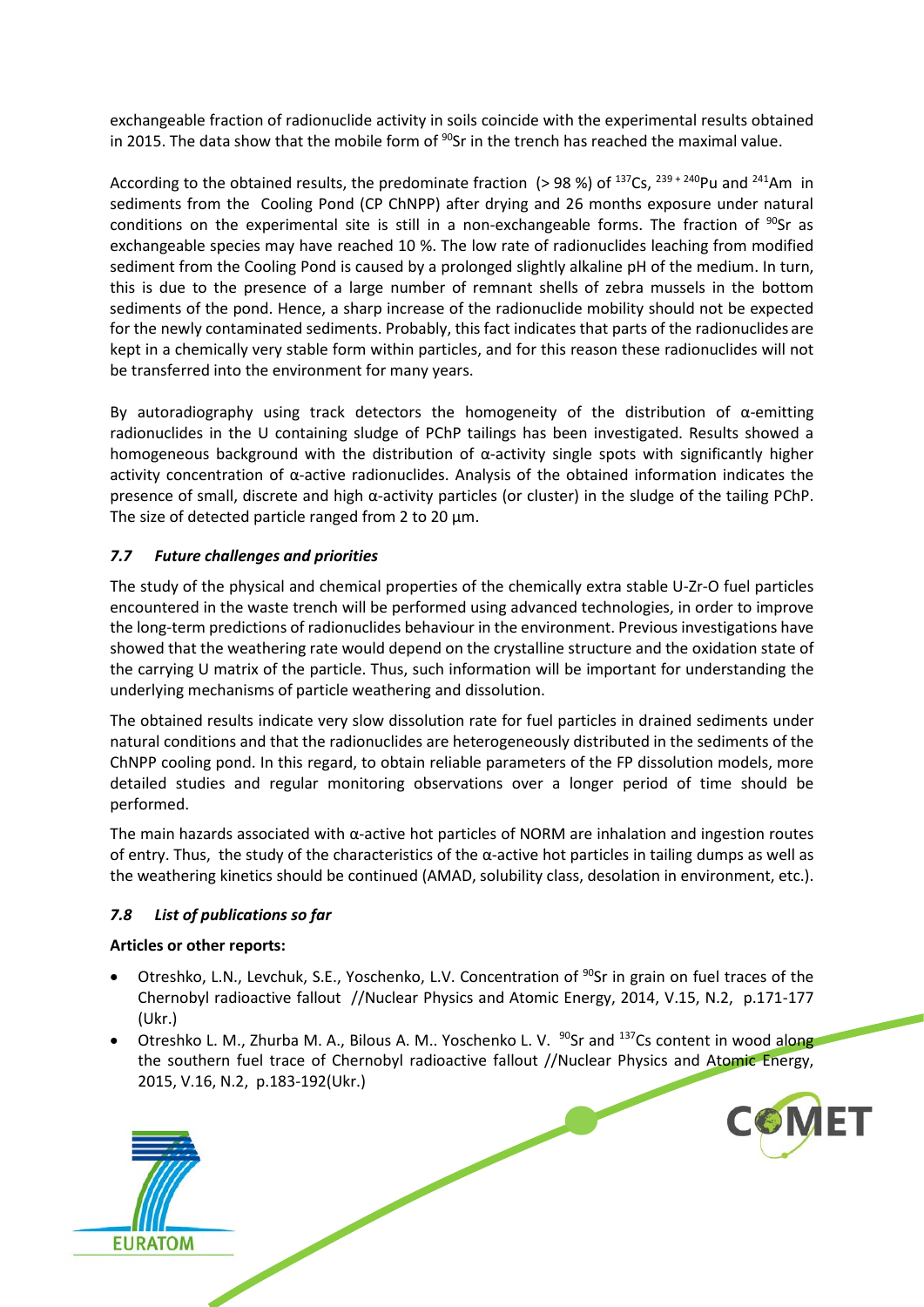• Protsak V. P., Odintsov O. O. Assessment of forms finding of Chernobyl radionuclides in bottom sediments of cooling pond of the ChNPP //Nuclear Physics and Atomic Energy, 2014, V.15, N.3.

### <span id="page-27-0"></span>**8. ICRP reference sites - developing alternative transfer models for wildlife**

### <span id="page-27-1"></span>*8.1 Introduction and objectives for IRA topic*

A large number of organisms and radionuclides have to be considered within assessments of the potential impact of radioactivity on the environment. It should, therefore, not be surprising that empirical data to derive transfer parameters for many organism-radionuclide combinations are lacking. This lack of data is especially the case for the Reference Animals and Plants (RAPs) which form the basis of the ICRP framework (ICRP 2008, 2009) that is likely to be used by many EC member states in the future. To compensate for the lack of data, in ICRP Publication 114 (2009), it was suggested that a series of sites be selected and sampled to determine transfer parameters for the various RAPs. At the start of the COMET project one such study had been conducted in a forest ecosystem in the UK (Barnett et al. 2014) by COMET partner NERC-CEH and NRPA were beginning a similar study at a Norwegian site.

Whilst studies such as Barnett et al. (2014) provide a considerable amount of data for poorly studied organisms and elements/radionuclides the resultant transfer parameters are likely to be highly site specific. However, if data were available from a number of such sites it should enable the parameterisation of an alternative modelling approach, in part developed within the STAR Network of Excellence (Beresford et al. 2013, 2016). The approach uses a Residual Maximum Likelihood (REML) mixed-model regression and in-effect removes the effect of site; 'site' contributing to the considerable variability observed in existing concentration ratio (CR<sub>wo</sub>) databases. The output of the REML model is the relative concentration values for organisms taking into account inter-site variation. This to enables predictions to be made for organisms for which no data are available from those for which data are available.

Another criticism of the existing data for the transfer of radionuclides to wildlife is their considerable geographical bias, most data originating from Europe or North America. A bias is true even within Europe, with virtually no, if any, data originating from Mediterranean ecosystems in the international database (Copplestone et al. 2013) used by ICRP and IAEA to derive their recommendations.

### <span id="page-27-2"></span>*8.2 Objectives and hypothesis*

The overall objective of the IRA was to establish taxonomic models for the estimation of the activity concentration of radionuclides in terrestrial wildlife. This was to be accomplished through sharing of datasets and targeted sampling and analyses. In addition, the IRA had the objective of significantly improving the empirical transfer parameter data available for the ICRPs RAP.

The hypothesis the IRA aimed to test was: *radionuclides activity concentrations in (terrestrial) wildlife can be predicted using a taxonomic model which takes out the effect of site*.

### <span id="page-27-3"></span>*8.3 Why this IRA within COMET*

 $\overline{10}$ The IRA contributed to COMETs aim to reduce model uncertainty through fostering the sharing of infrastructure (Chernobyl Observatory), on-going studies (UK funded TREE project and study by NRPA in Norway), and datasets (Barnett et al. 2013), together with targeting additional activities to address the issues highlighted above. The results will contribute to the Radioecology SRA's research line

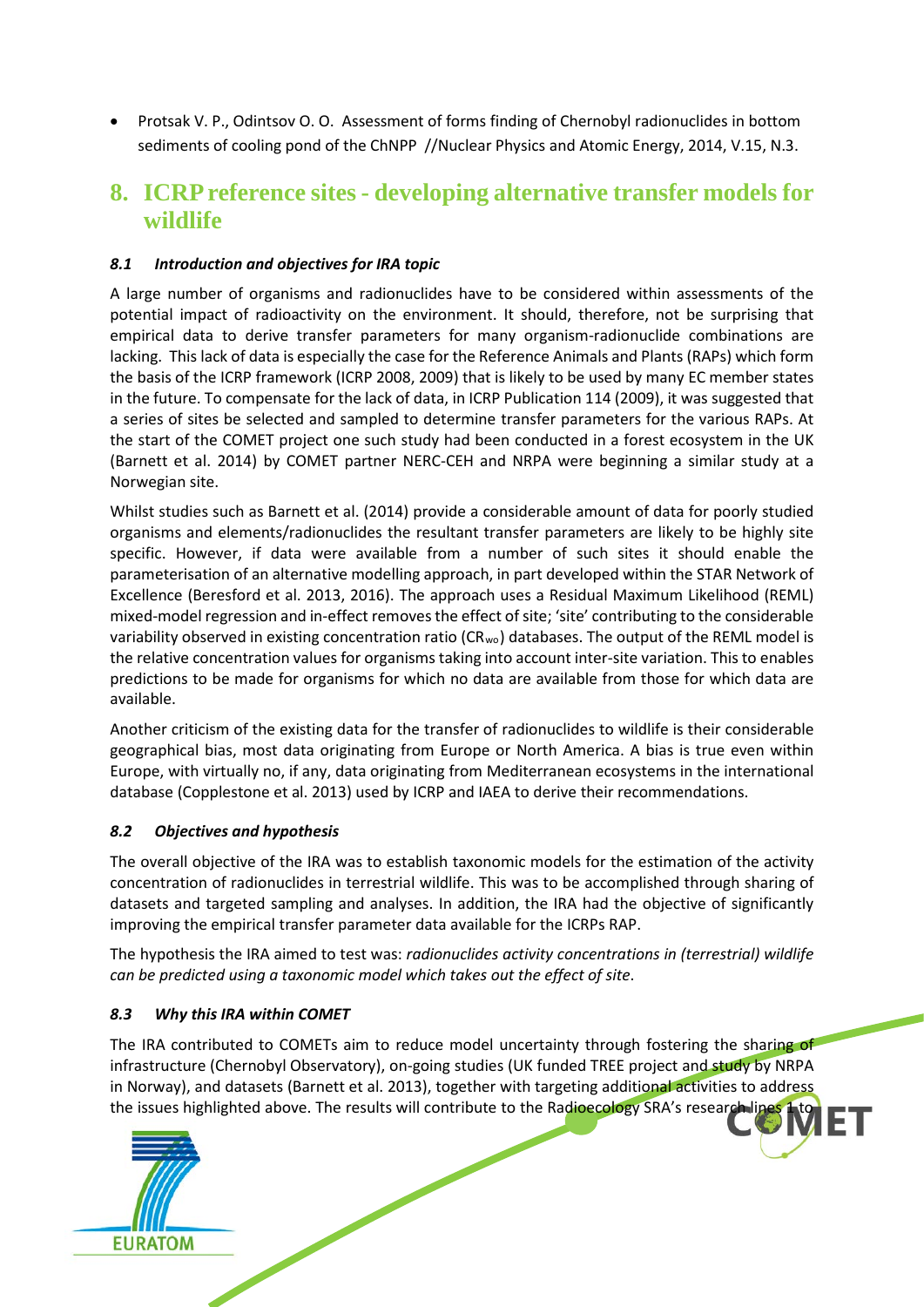3 by providing the data to derive a taxonomically based model of radionuclide transfer independent of site specific factors.

### <span id="page-28-0"></span>*8.4 List of participants in the work*

NERC-CEH, Chornobyl Center, NRPB, Fukushima University, CIEMAT; in collaboration with the TREE project (http://tree.ceh.ac.uk/) and the universities of Extremadura (Spain) and Salford (UK)

### <span id="page-28-1"></span>*8.5 How was the issues addressed within the IRA*

The sampling approach as described by Barnett et al. (2014) has been adopted for this work. This involves the targeted collection of species falling under the definitions of the ICRPs RAPs (which are defined at the taxonomic level of family) from a single sampling site; representative soil samples (0-10 cm layer) were also collected from the sampling sites. Radionuclide and stable element concentrations were subsequently analysed in the collected samples. Where species falling outside the definition of the RAPs were caught these were also retained for analyses from some of the sampling sites.

As already noted above the work was conducted in collaboration with some nationally funded project. The sites for which data are available are:

- Chernobyl Exclusion Zone (Ukraine)
- Extremadura (Spain)
- Northumbria Site K (United Kingdom)
- Northumbria Site H (United Kingdom)
- Tjøtta (Norway)
- Yamakiya (Japan)

The Chernobyl Exclusion Zone (CEZ) site is the location of a former village on the edge of the Red Forest (trees were not killed in 1986); the CEZ was selected as a sampling area on the basis of the ability to measure a range of radionuclides in wildlife. The site in Extremadura was selected on the basis of the lack of data for Mediterranean ecosystems in international databases. The site is a semi-natural grass land (dehesa) which is managed for the hunting of red deer (*Cervus elaphus*) and wild boar (*Sus scrofa*). The two Northumbrian sites are managed coniferous plantations; Site K is dominated by Sitka spruce (Picea sitchensis) whilst Site H comprised mixed coniferous species. Tjøtta is a 11.3 km2 island off the coast of central Norway. The Yamakiya site is a 7 ha area of (formerly managed) Japanese cedar forestry located 35 km north-west of the Fukushima Daiichi nuclear power plant complex.

Reference Animals and Plants and other sample types collected from the three sites are presented in Table 1.

### <span id="page-28-2"></span>*8.6 Short summary of results so far*

**EURATOM** 

Results are available for  $^{137}$ Cs and  $^{90}$ Sr in all samples collected in the CEZ;  $^{241}$ Am,  $^{239,240}$ Pu and  $^{238}$ Pu activity concentrations are available for selected samples. Samples from Norway, Spain and the two UK sites have all now been analysed for stable element concentrations using ICP-MS; some gammaemitting radionuclide results are also available for the UK and Norwegian sites. Results for the Norwegian site have recently been published (Thørring et al. 2016). For the Japanese site only <sup>137</sup>Cs activity concentrations have been determined.

**COMFT**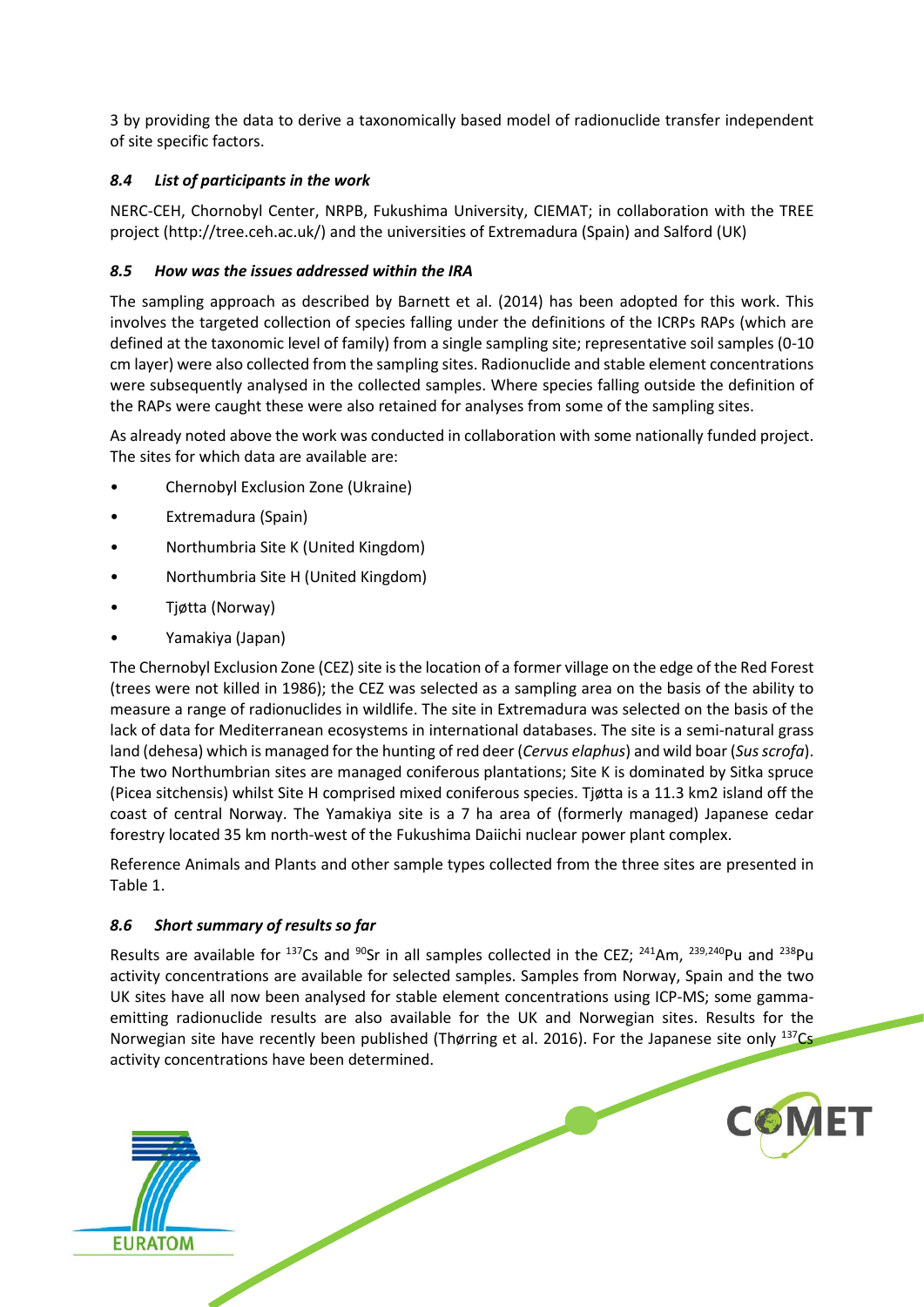### <span id="page-29-0"></span>*8.7 Future challenges and priorities*

Data from most of the studies has only become available in the last few months and that from some of them is still being processed and quality controlled. Once this is completed then the data will be subjected to REML analyses to define taxonomic models initially at the family level (given the ICRP define the RAPs at the level of family. We will perform the REML modelling for Sr and Cs first as the REML model outputs derived from this structured sampling can be compared to those coming from REML analyses of data from the international wildlife transfer database (Copplestone et al. 2013). We will then aim to produce REML models for some of the less studied radionuclides.

The work will also input to the activities of ICRP Task Group 99 which is currently preparing a number of reports which will include transfer parameters for the ICRP RAPs. The studies outlined here (together with Barnett et al. 2014) significantly improve the availability of RAP specific data as previously compiled in ICRP (2009).

| <b>Spain</b> | Northumbria <sup>1</sup>         | Japan                                             | <b>Norway</b>     | Chernobyl                                |
|--------------|----------------------------------|---------------------------------------------------|-------------------|------------------------------------------|
| Pine Tree    | Pine Tree                        | Other tree species                                | Pine Tree         | Pine Tree                                |
| Wild Grass   | Wild Grass & other<br>vegetation | Wild Grass & other<br>vegetation                  | <b>Wild Grass</b> | Wild Grass                               |
| Earthworm    | Earthworm                        | Earthworm & other<br>earthworms spp. <sup>2</sup> | Earthworm         | Earthworm                                |
| Deer         | Deer                             |                                                   | Deer              |                                          |
| Rat          | Rat & vole species               |                                                   | Rat               | Rat (2 species) &<br>other small mammals |
| <b>Frog</b>  | Frog & toad                      | Frog                                              | <b>Frog</b>       | Frog & other<br>amphibians               |
| <b>Bee</b>   | Bee & other insects              | Bee & other bees <sup>2</sup>                     | <b>Bee</b>        | Bee & other insects                      |
| <b>Duck</b>  |                                  |                                                   | <b>Duck</b>       |                                          |
|              |                                  | Liverworts, mosses,<br>fungi                      |                   |                                          |

**Table 1** Representative RAP samples collected (underlined); other sample types are also listed.

<sup>1</sup>The same RAPs and other samples were collected from both Northumbrian sites; <sup>2</sup>not all earthworms or bees fall within the ICRPs family level definition of the respective RAPs.

### <span id="page-29-1"></span>*8.8 List of publications so far*

### **Articles**

 $\sigma$ We have been invited to submit refereed papers on the CEZ and Spanish sites to two special issues of the *Journal of Environmental Radioactivity;* submission dates are spring 2017 for both issue

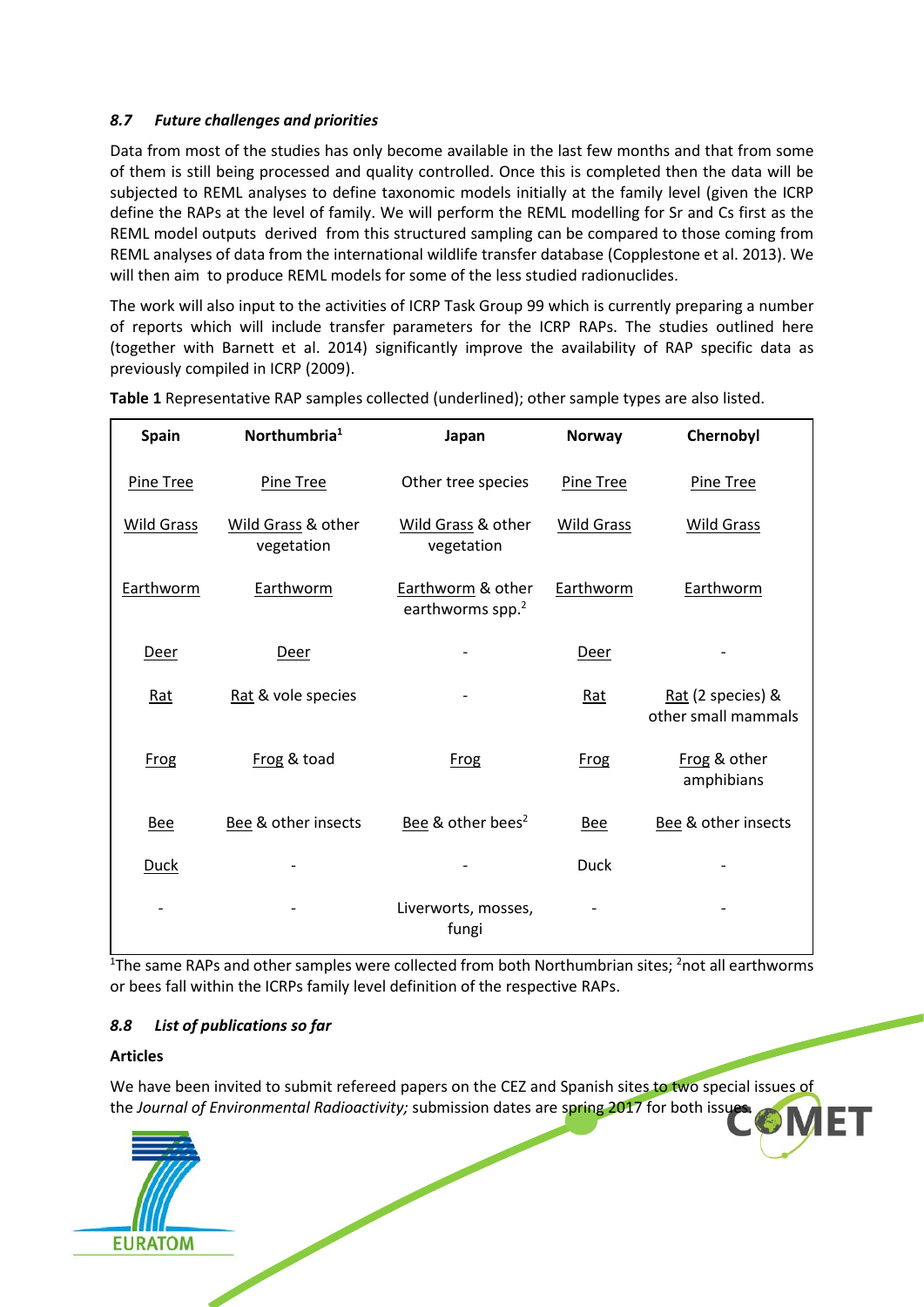#### **Conference papers** in-press:

J. Guillén, N. A. Beresford, A. Baeza, M. Izquierdo, M.D. Wood, A. Salas, A. Muñoz-Serranoa, J.M. Corrales-Vázquez and J.G. Muñoz-Muñoz. Submitted. Transfer parameters for ICRP's Reference Animal and Plants in terrestrial Mediterranean ecosystems. International Conference On Radioecological Concentration Processes (50 years later); Seville November 2016. Extended abstract.

J. Guillén, N. A. Beresford, A. Baeza, M. Izquierdo, M.D. Wood, A. Salas, A. Muñoz-Serranoa, J.M. Corrales-Vázquez and J.G. Muñoz-Muñoz. Submitted. Seasonal variation of concentration ratios for ICRP's Reference Animal and Plants in terrestrial Mediterranean ecosystems. International Conference On Radioecological Concentration Processes (50 years later); Seville November 2016. Extended abstract.

### <span id="page-30-0"></span>**9. Conclusions**

The COMET IRAs have contributed to improved parameterisation of key processes controlling the transfer of radionuclides, with a specific focus on dynamic modelling approaches, within each chosen research area. In this sense, the project has contributed a higher predictability of the phenomena observed, and it has contributed significantly to quantify and constrain uncertainties. The issue of whether uncertainties really have been reduced and the degree to which predictability has been improved, will be addressed in D3.7 (Final report of WP3 activities), both for each IRA separately and for the WP as a whole. Further work is however needed with respect to validation of the resulting models, as well as quantification of the degree of uncertainty reduction provided by these model improvements.

The COMET IRAs have also brought people not working together earlier into close collaboration, working together towards common goals. Furthermore, the IRAs made an important contribution to the preparation of COMET roadmaps, bringing the researchers even further together in the future. In this respect, the important goal of further integration of radioecology at the European level has been substantially advanced.

Each COMET IRA has identified future challenges and priorities of importance for future research within the field of radioecology/environmental radioactivity. These priorities should be the focus in future projects and calls.

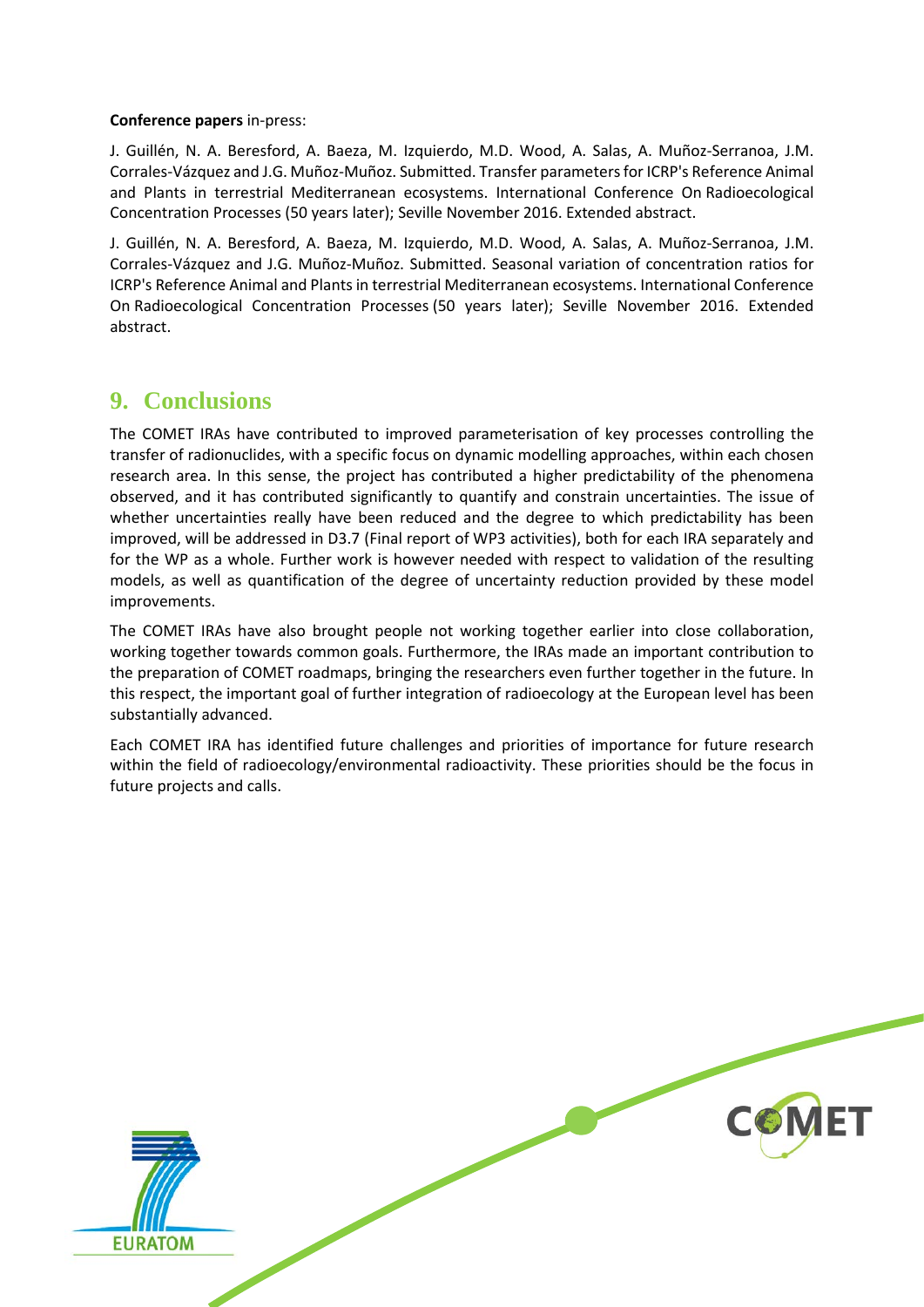### <span id="page-31-0"></span>**General references**

Barnett C.L., Beresford N.A., Walker L.A., Baxter M., Wells C., Copplestone D. 2013. Element and radionuclide concentrations in representative species of the ICRP's Reference Animals and Plants and associated soils from a forest in north-west England. NERC-Environmental Information Data Centre. NERC-Environmental Information Data Centre. [http://dx.doi:10.5285/e40b53d4-6699-4557-bd55-](http://dx.doi:10.5285/e40b53d4-6699-4557-bd55-10d196ece9ea) [10d196ece9ea.](http://dx.doi:10.5285/e40b53d4-6699-4557-bd55-10d196ece9ea)

Barnett, C.L., Beresford, N.A., Walker, L.A., Baxter, M., Wells, C., Copplestone, D. 2014. Transfer parameters for ICRP reference animals and plants collected from a forest ecosystem. Radiat. Environ. Biophys. 53, 125-149. http://dx.doi 10.1007/s00411-013-0493-6.

Beresford N.A., Yankovich, T.L., Wood, M.D., Fesenko, S., Andersson, P., Muikku, M., Willey, N.J. 2013. A new approach to predicting environmental transfer of radionuclides to wildlife taking account of inter-site variation using residual maximum likelihood mixed-model regression: a demonstration for freshwater fish and caesium. Sci. Total Environ. 463-464, 284-292. [http://dx.doi.org/10.1016/j.scitotenv.2013.06.013.](http://dx.doi.org/10.1016/j.scitotenv.2013.06.013)

Beresford, N.A., Wood, M.D., Vives I Batlle, J., Yankovich, T.L., Bradshaw, C., Willey, N. 2016. Making the most of what we have: application of extrapolation approaches in radioecological wildlife transfer models. J. Environ. Radioact. 151, 373-386.

Copplestone, D., Beresford, N.A., Brown, J., Yankovich, T. 2013. An international database of radionuclide Concentration Ratios for wildlife: development and uses. J. Environ. Radioact. 126, 288- 298. [http://dx.doi.org/10.1016/j.jenvrad.2013.05.007.](http://dx.doi.org/10.1016/j.jenvrad.2013.05.007)

EU (2013) Council Directive 2013/59/Euratom of 5 December 2013 laying down basic safety standards for protection against the dangers arising from exposure to ionising radiation, and repealing Directives 89/618/Euratom, 90/641/Euratom, 96/29/Euratom, 97/43/Euratom and 2003/122/Euratom

Gonze, M.-A., Mourlon, C., Garcia-Sanchez, L., Le Dizès, S., Nicoulaud, V., Métivier, J.-M., Simon-Cornu, M., Gerber P.-P., Vermorel, F., 2011. SYMBIOSE: A Simulation Platform for Performing Radiological Risk Assessments, ICRER 2011, 19-24 June, Hamilton (Canada), site (consulted on 03/12/2013): [http://www.irsn.fr/EN/Research/Scientific-tools/Computer-](http://www.irsn.fr/EN/Research/Scientific-tools/Computer-codes/SYMBIOSE/Documents/ICRER2011_SymbiosePlatform_Poster02.pdf)

[codes/SYMBIOSE/Documents/ICRER2011\\_SymbiosePlatform\\_Poster02.pdf](http://www.irsn.fr/EN/Research/Scientific-tools/Computer-codes/SYMBIOSE/Documents/ICRER2011_SymbiosePlatform_Poster02.pdf) 

Hinton, T.G., Garnier-Laplace, J., Vandenhove, H., Dowdall, M., Adam-Guillermin, C., Alonzo, F., Barnett, C., Beaugelin-Seiller, K., Beresford, N.A., Bradshaw, C., Brown, J., Eyrolle, F., Fevrier, L., Gariel, J.C., Gilbin, R., Hertel-Aas, T., Horemans, N., Howard, B.J., Ikäheimonen, T., Mora, J.C., Oughton, D., Real, A., Salbu, B., Simon-Cornu, M., Steiner, M., Sweeck, L., Vives i Batlle, J., 2013. An invitation to contribute to a strategic research agenda in radioecology. J. Environ. Radioact. 115, 73-82.

IAEA (2014) Radiation Protection and Safety of Radiation Sources: International Basic Safety Standards Series No. GSR Part 3.

ICRP, 2008. Environmental protection: the concept and use of reference animals and plants. ICRP Publication 108. Ann. ICRP 38 (4-6).

ICRP. 2009. Environmental Protection: Transfer Parameters for Reference Animals and Plants. ICRP Publication 114. Ann. ICRP 39 (6). [http://www.icrp.org/publication.asp?id=ICRP%20Publication%20114.](http://www.icrp.org/publication.asp?id=ICRP%20Publication%20114)

Müller, H., Gering, F. and Pröhl, G. (2004). Model description of the Terrestrial Food Chain and Dose Module FDMT in RODOS PV 6.0., RODOS(RA3)-TN(03)06, Report (version 1.1, 18.02.2004).

**6MFT**